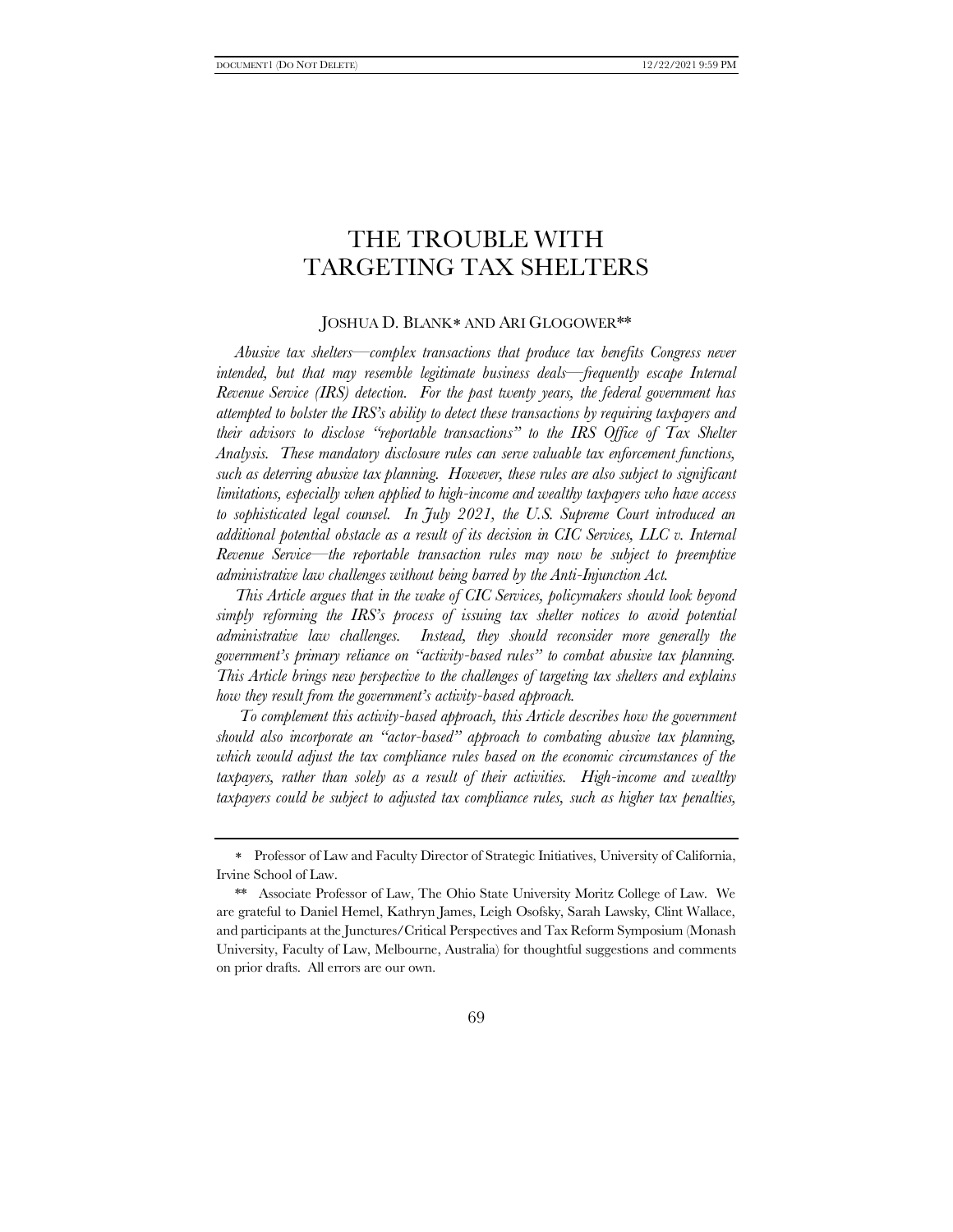*a more robust and comprehensive approach to combating abusive tax planning.*

*longer statutes of limitation, narrower penalty defenses, or additional information reporting obligations. This actor-based approach offers specific advantages following the decision in CIC Services and can be coordinated with the current reportable transaction rules to provide* 

| -70                                                                |  |
|--------------------------------------------------------------------|--|
| I. THE LIMITATIONS OF TARGETING ABUSIVE ACTIVITIES: REPORTABLE     |  |
|                                                                    |  |
| A.                                                                 |  |
| B.                                                                 |  |
| C.                                                                 |  |
| D.                                                                 |  |
| II. AN ACTOR-BASED APPROACH TO ABUSIVE TAX PLANNING  81            |  |
| A.                                                                 |  |
| В.                                                                 |  |
| $C_{\cdot}$                                                        |  |
|                                                                    |  |
|                                                                    |  |
| 3.                                                                 |  |
| 4.                                                                 |  |
|                                                                    |  |
| Advantages of an Actor-based Approach After CIC Services  91<br>D. |  |
|                                                                    |  |

# <span id="page-1-0"></span>**INTRODUCTION**

Abusive tax shelters—complex transactions that produce tax benefits Congress never intended, but that may resemble legitimate business deals frequently escape detection and challenge by the Internal Revenue Service (IRS). For the past twenty years, the federal government has attempted to bolster the IRS's ability to detect these transactions by requiring taxpayers and their advisors to disclose participation in "reportable transactions" to the IRS Office of Tax Shelter Analysis.<sup>1</sup> While mandatory disclosure rules can serve valuable tax enforcement functions, including deterrence of abusive tax planning, they are also subject to significant limitations, especially when applied to high-income and wealthy taxpayers who have access to

<sup>1.</sup> Treas. Reg. § 1.6011–4(b) (2007). Taxpayers are required to disclose the details of reportable transactions in which they participate by filing an Internal Revenue Service (IRS) Form 8886, Reportable Transaction Disclosure Statement, with the IRS Office of Tax Shelter Analysis in Ogden, Utah. *See* Treas. Reg. § 1.6011–4(d) (2007). Tax advisors that qualify as material advisors are required to file IRS Form 8918, which bears similar information. *See* Treas. Reg. § 301.6111-3(d)(1). See *infra* Section [I.A](#page-5-0) for a description of the reportable transaction regime.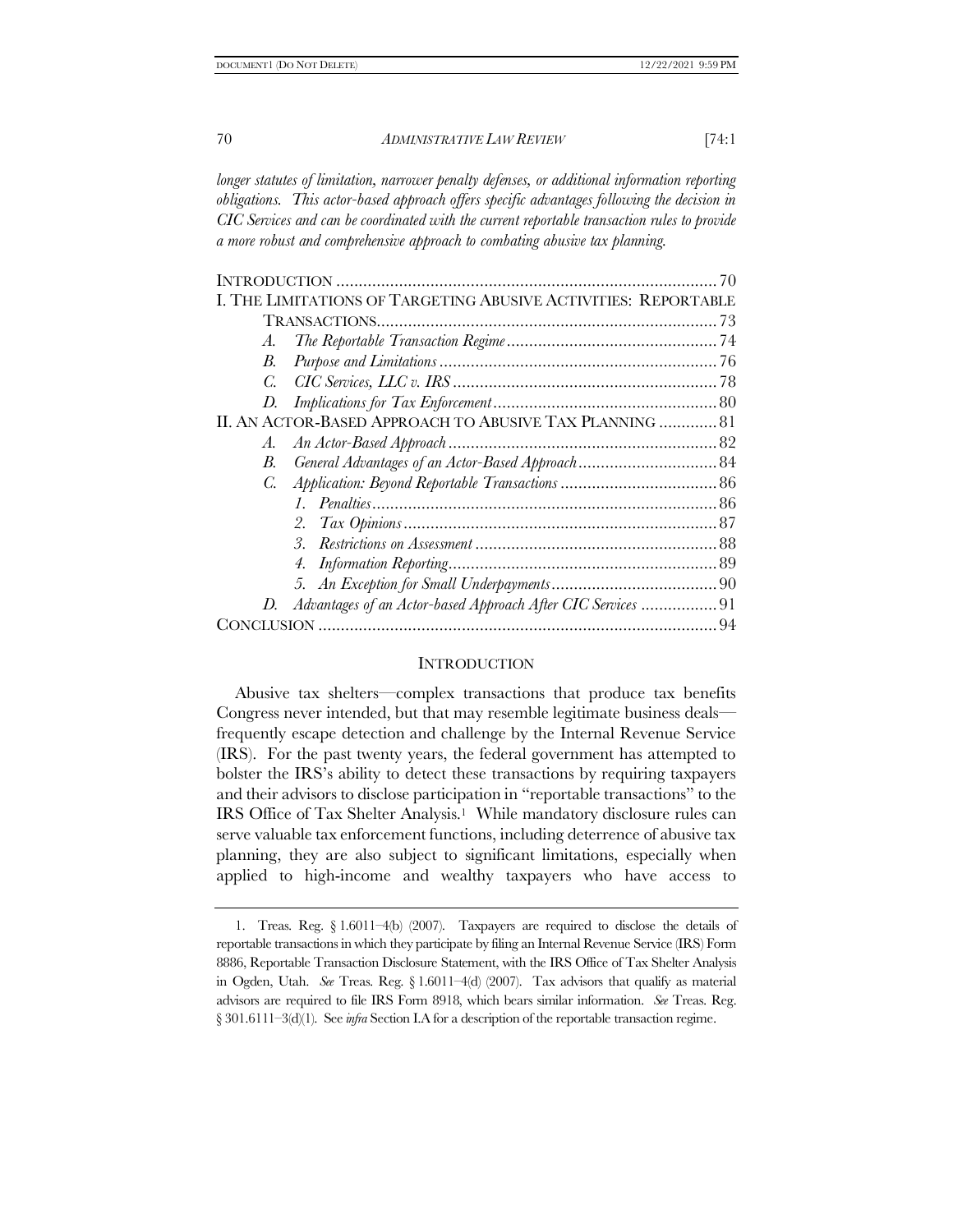sophisticated legal counsel.2 In July 2021, in *CIC Services, LLC v. Internal Revenue Service*, <sup>3</sup> the U.S. Supreme Court introduced an additional potential obstacle to the mandatory tax shelter disclosure rules, which may now be subject to preemptive administrative law challenges.<sup>4</sup>

In *CIC Services*, the Court unanimously held that a suit challenging an IRS notice identifying a reportable transaction was not barred by the Anti-Injunction Act (AIA), which generally requires a taxpayer to first pay the tax before filing a legal challenge.5 The plaintiff in the case—a tax advisor who specialized in advising clients on micro-captive insurance strategies—attempted to prevent the IRS from enforcing a "transaction of interest" notice by arguing that the agency did not comply with the notice-and-comment process required by the Administrative Procedure Act (APA).6 Regardless of whether the IRS or the plaintiff ultimately prevails on the merits of the underlying APA challenge,<sup>7</sup> the Supreme Court's holding in *CIC Services* highlights an additional legal hurdle in the government's ongoing efforts to address abusive tax shelters.

<span id="page-2-0"></span>Rules such as the reportable transaction disclosure requirements, including associated tax penalties for nondisclosure, reflect an "activity-based" approach to tax enforcement. <sup>8</sup> These rules target specific activities and transactions that may be abusive.<sup>9</sup> The activity-based approach is an important and necessary feature of the government's tax enforcement strategy, but it faces significant limitations when it is the primary or only response to abusive tax shelters and other forms of noncompliance.10 Activity-based rules, such as the reportable transaction rules, are usually implemented in response to emerging tax avoidance schemes rather than preemptively to deter abusive tax planning in general.<sup>11</sup> When the IRS designates a specific transaction as a "listed transaction" or a "transaction of interest," taxpayers and their advisors may respond by pursuing other tax avoidance strategies that do not fit into these

- 2*. See* discussion *infra* Section I[I.A.](#page-13-0)
- 3. 141 S. Ct. 1582 (2021).
- 4*. Id.* at 1592–94.
- 5*. See id.*; I.R.C. § 7421(a).
- 6*. See CIC Servs., LLC*, 141 S. Ct. at 1588.

7. For discussion of the subsequent consideration of *CIC Services*'s underlying challenge in the lower courts, see *infra* note[s 73](#page-11-0)–[74](#page-11-1) and accompanying text.

8*. See Disclosure of Loss Reportable Transaction*, IRS, https://www.irs.gov/businesses/dis closure-of-loss-reportable-transactions (last visited Feb. 10, 2022).

9*. See, e.g.*, *CIC Servs., LLC*, 141 S. Ct. at 1587 (explaining the evasive nature of "microcaptive transactions" at issue in *CIC Services*).

10*. See* Joshua D. Blank & Ari Glogower, *Progressive Tax Procedure*, 96 N.Y.U. L. REV. 668, 697–700 (2021).

11*. Id.* at 699–700.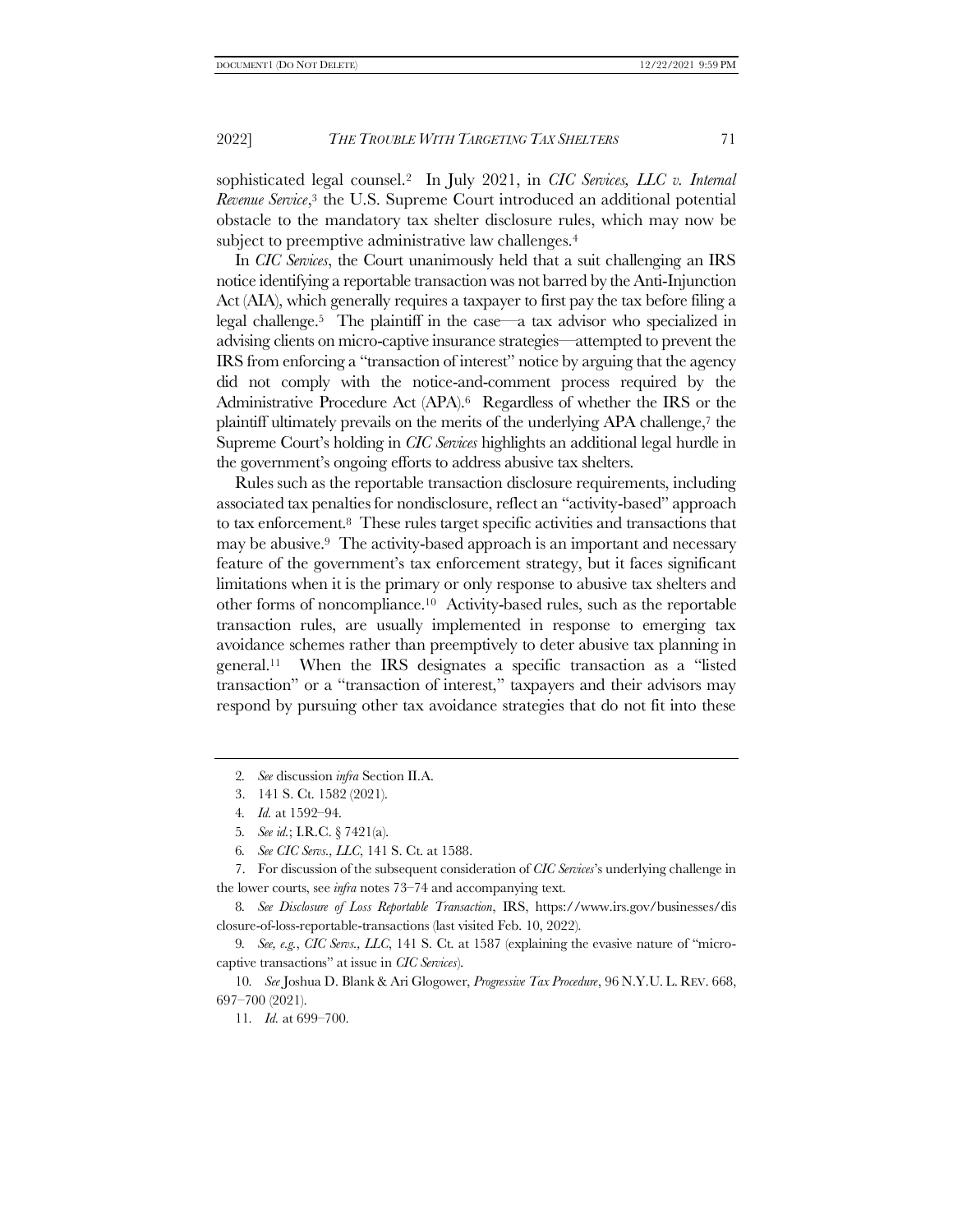<span id="page-3-0"></span>designations.<sup>12</sup> High-income and wealthy taxpayers in particular have pursued other tax haven strategies, including pass-through entities such as partnerships and subchapter S corporations, in-kind wealth transfers, cryptocurrency investment, and low valuations of contributions to Roth IRAs and other tax-deferred retirement accounts.<sup>13</sup>

In addition to the federal government's limited ability to identify and deter abusive tax planning, the reportable transaction rules now face additional risks arising from the government's primary reliance on an activity-based approach to tax shelter enforcement. Because abusive tax transactions often evolve and spread undetected, the IRS often has to issue tax shelter notices quickly in response to changing taxpayer strategies.14 After *CIC Services*, taxpayers may preemptively challenge both past and future listed transactions and transaction of interest notices under the APA without being barred by the AIA.

<span id="page-3-2"></span>Some have argued that the current IRS procedures are fully compliant with the APA,<sup>15</sup> while others have proposed administrative law remedies that the IRS could adopt in response to *CIC Services*, such as publishing these notices in the *Federal Register* and allowing the public time to submit comments.16 In all events, however, *CIC Services* introduces new potential obstacles and legal risks which can further impair the ability of the IRS to implement the reportable transaction rules.

<span id="page-3-1"></span>This Article argues that in the wake of *CIC Services*, policymakers should look beyond simply reforming the IRS's process of issuing tax shelter notices to avoid potential administrative law challenges. Instead, they should reconsider the government's primary reliance on activity-based rules to combat abusive tax planning more comprehensively. <sup>17</sup> This Article brings a new perspective to the challenges of targeting tax shelters and explains how tax shelters result from the government's activity-based approach. To complement this activity-based approach, we argue that the government should also incorporate an "actor-based" approach to combating abusive tax planning, which would adjust the tax compliance rules based on the economic circumstances of the taxpayers, rather than solely as a result of their activities.<sup>18</sup>

<sup>12</sup>*. See* Joshua D. Blank, *Overcoming Overdisclosure: Toward Tax Shelter Detection*, 56 UCLA L. REV. 1629, 1638 (2009).

<sup>13</sup>*. See infra* not[e 108](#page-17-0) and accompanying text.

<sup>14</sup>*. See infra* not[e 56](#page-9-0) and accompanying text.

<sup>15</sup>*. See, e.g.*, Lee A. Sheppard, *Successful Challenges to IRS Guidance After* CIC Services*?*, 171 TAX NOTES 1349, 1353–55 (2021); *see also infra* note [78](#page-12-0) and accompanying text.

<sup>16</sup>*. See, e.g.*, Daniel Hemel, *Treasury Needs To Act Fast To Save the Tax-Shelter Disclosure Regime*, SUBSTANCE OVER FORM (May 18, 2021), https://substanceoverform.substack.com/p/treasu ry-needs-to-act-fast-to-save; *see also* text accompanying note[s 80](#page-12-1)–[81.](#page-12-2)

<sup>17</sup>*. See infra* Par[t II.](#page-12-3)

<sup>18</sup>*. See infra* Section I[I.C.](#page-17-1)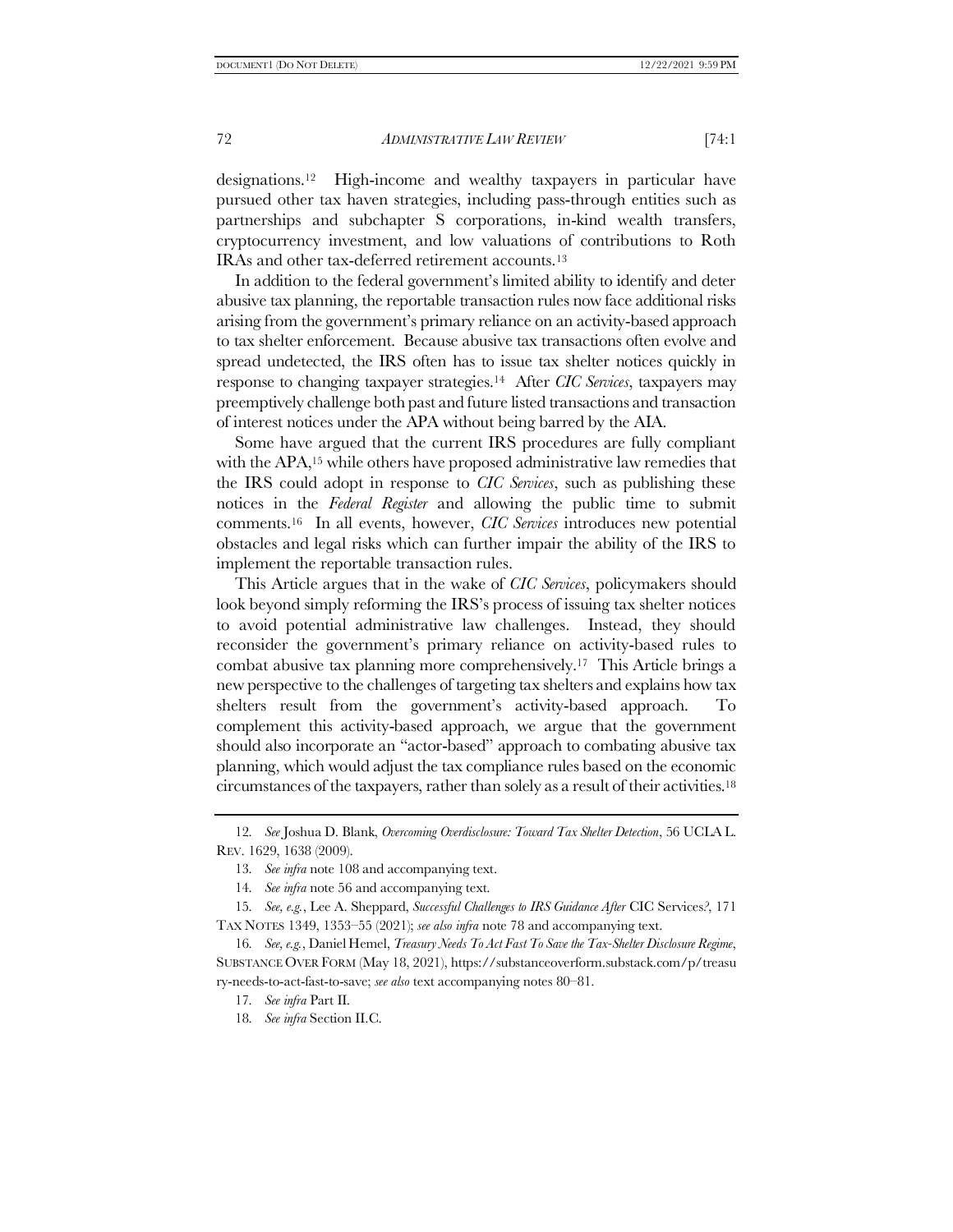High-income and wealthy taxpayers could be subject to adjusted tax compliance rules such as higher tax penalties, longer statutes of limitation, narrower penalty defenses, or additional information reporting obligations.

Our prior work introduced a general case for actor-based adjustments to the tax compliance rules.19 This Article builds upon this framework with three related arguments. First, the Article describes the specific advantages of actor-based adjustments in the context of the tax shelter reporting rules, and how they may be implemented. Second, the Article provides a new perspective on actor-based adjustments in this context by considering their advantages following *CIC Services* and limitations on activity-based rules implemented through agency action. This consideration also describes a previously unappreciated linkage between the government's reliance on activity-based rules and administrative law challenges to tax enforcement. Finally, the Article describes how this actor-based approach can be coordinated with the current reportable transaction disclosure requirements to provide a more robust and comprehensive response to abusive tax planning.

Part I of this Article describes the reportable transaction regime and its limitations, including its vulnerability to preemptive administrative law challenges following *CIC Services*. Part II presents an alternative model for confronting abusive tax planning that incorporates an actor-based approach into the reportable transaction framework. Part II.C then compares the efficacy of this new model to the government's current primary reliance on activity-based rules in light of *CIC Services*.

# I. THE LIMITATIONS OF TARGETING ABUSIVE ACTIVITIES: REPORTABLE TRANSACTIONS

The Supreme Court's decision in *CIC Services* creates new obstacles to the IRS's implementation of the reportable transaction disclosure rules. After *CIC Services*, taxpayers and their advisors may seek to enjoin the IRS from requiring taxpayers to disclose information about specific tax strategies, without the obstacle of the AIA in the way, by arguing that the IRS has not complied with the requirements of the APA when designating these strategies as listed transactions and transactions of interest.20 Irrespective of the legal validity of these claims, even the potential for injunctions against the IRS would undermine one of the key purposes of the reportable transaction disclosure rules, which is to enable the IRS to detect potentially abusive tax shelter activities.<sup>21</sup> This Part describes the specific activities that the reportable transaction regime subjects to

<sup>19</sup>*. See generally* Blank & Glogower, *supra* note [10](#page-2-0) (discussing the general advantages of actor-based adjustments to the tax compliance and procedure rules).

<sup>20.</sup> *See* discussion *infra* Section [I.C.](#page-9-1)

<sup>21.</sup> *See* discussion *infra* Section [I.B.](#page-7-0)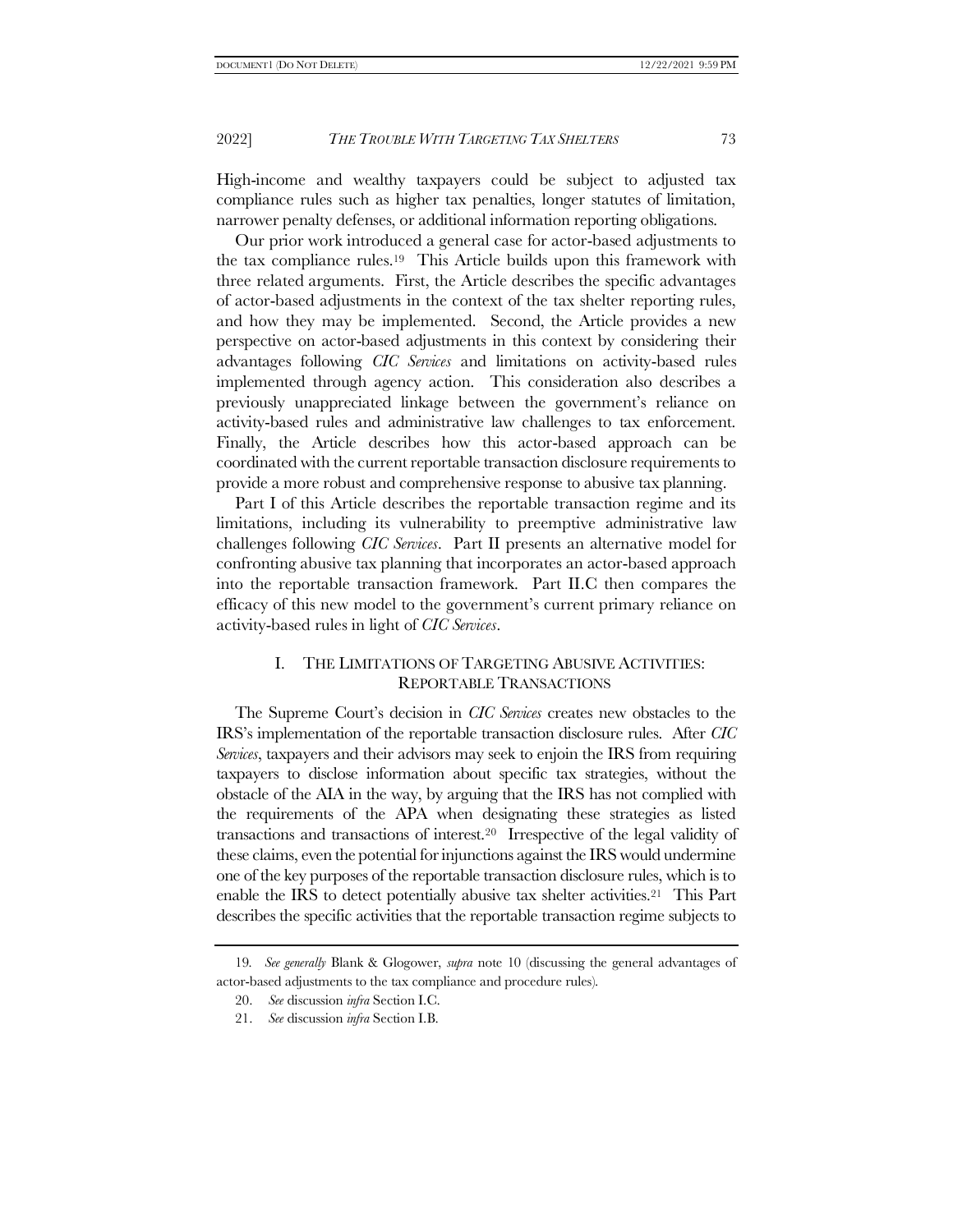<span id="page-5-2"></span>

disclosure, the rationale for these requirements, their general limitations as a response to the use of abusive tax shelters, and the implications of the Supreme Court's decision in *CIC Services* for their implementation.

# *A. The Reportable Transaction Regime*

<span id="page-5-0"></span>When taxpayers participate in certain activities that qualify as reportable transactions, they are required to file special disclosure statements with the IRS Office of Tax Shelter Analysis.22 Tax advisors also must file disclosure statements when they advise taxpayers regarding reportable transactions in exchange for a minimum fee and must maintain a list of these taxpayers, which the IRS may request to review at any time.23 As described below, the reporting obligations of taxpayers and their advisors depend upon the specific types of activities in which they engage, rather than the characteristics of the actors involved.

<span id="page-5-1"></span>*Listed Transactions*. The most specific types of reportable transactions are listed transactions.24 When the IRS designates a tax strategy as a listed transaction, the agency states its view that the strategy is abusive because it lacks economic substance or is otherwise inconsistent with congressional intent.25 As of July 1, 2021, there were thirty-six separate transactions designated as listed transactions by the IRS on its website,<sup>26</sup> including widely used abusive tax strategies such as BOSS (bond and option sales strategy),<sup>27</sup> CARDS (custom adjustable rate debt

24. Treas. Reg. § 1.6011–4(b)(2).

<sup>22.</sup> Taxpayers are required to disclose the details of reportable transactions in which they participate by filing IRS Form 8886, Reportable Transaction Disclosure Statement, with the IRS Office of Tax Shelter Analysis in Ogden, Utah. Treas. Reg. § 1.6011-4(d) (2007); *see also* INT. REV. SERV., *Abusive Tax Shelters and Transactions*, https://www.irs.gov/businesses/cor porations/abusive-tax-shelters-and-transactions. For further description, see Blank, *supra* note [12,](#page-3-0) at 1635–42. Taxing authorities outside the United States have also adopted mandatory disclosure as an approach for addressing abusive tax planning. *See generally* Patricia A. Brown, Victor Jaramillo, Floris Verweijmeren & Diane Ring, *Combating Aggressive Tax Planning Through Disclosure: A Comparison of U.S. and EU Rules Applicable to Tax Advisors*, AM. BAR ASS'N TAX TIMES, June 2019 (highlighting the "information asymmetry" between tax authorities and taxpayers).

<sup>23.</sup> Tax advisors that qualify as material advisors are required to file IRS Form 8918, which bears similar information. Treas. Reg. § 301.6111–3(d)(1) (2007).

<sup>25</sup>*. See, e.g.*, I.R.S. Notice 2001-17, 2001-1 C.B. 730 (describing tax shelter transactions using contingent liabilities).

<sup>26</sup>*. See Recognized Abusive and Listed Transactions*, INT.REV.SERV. https://www.irs.gov/busin esses/corporations/listed-transactions (last visited Feb. 10, 2022) (listing thirty-six transactions in chronological order).

<sup>27.</sup> I.R.S. Notice 99-59, 1999-52 I.R.B. 761.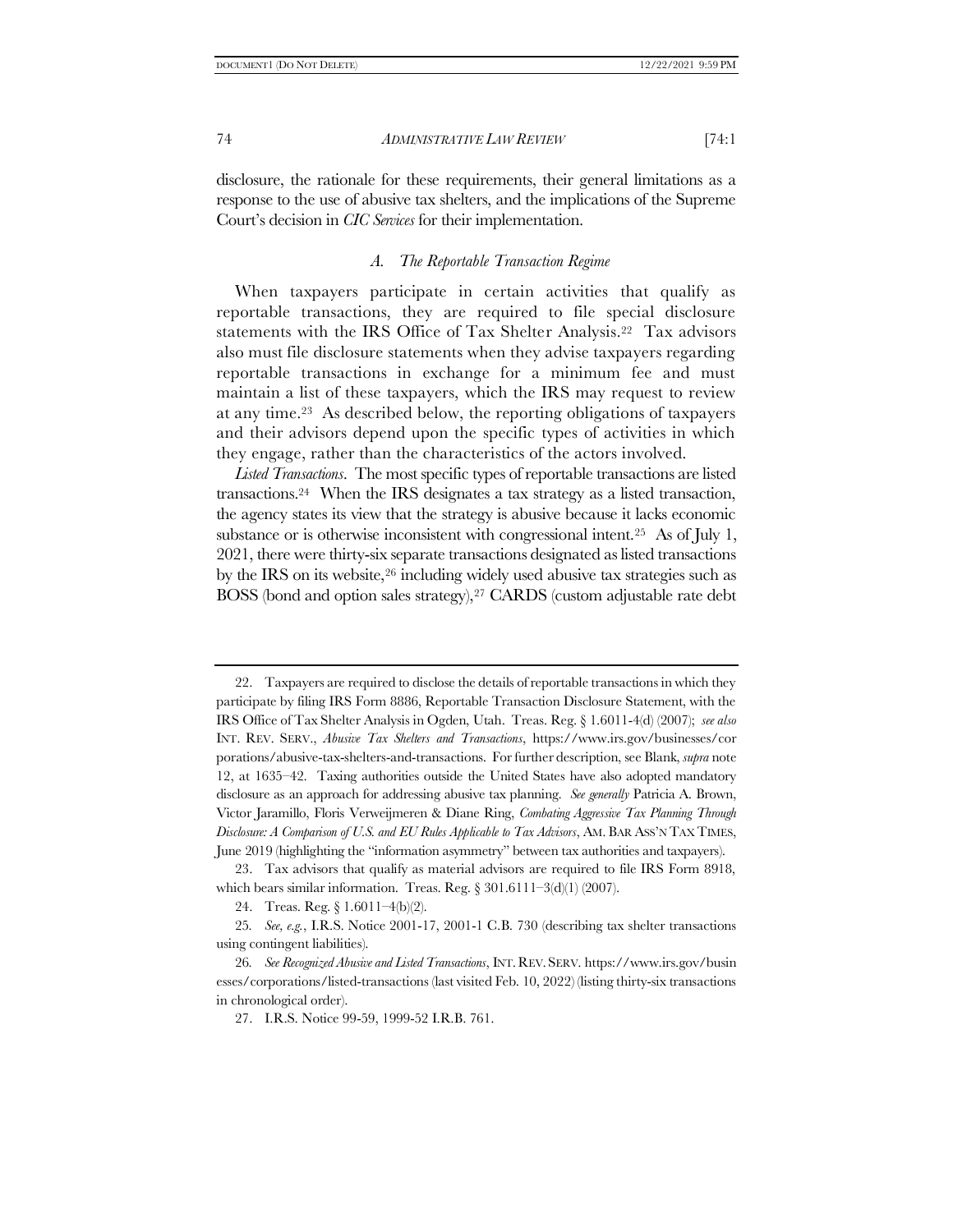structure),<sup>28</sup> and the contingent liability tax shelter strategy.<sup>29</sup> To prevent taxpayers and advisors from avoiding the disclosure requirement by slightly altering their transactions, Treasury regulations also require taxpayers to disclose any tax strategies that are "substantially similar" to listed transactions.<sup>30</sup>

*Transactions of Interest*. Taxpayers and advisors must also report participation in any transaction of interest or any substantially similar transactions.31 Unlike listed transactions, which the IRS explicitly describes as abusive, transactions of interest are potentially abusive but Treasury and the IRS "lack enough information" about the structure and purpose of these strategies.32 For example, in *CIC Services*, the IRS designated the microcaptive insurance tax strategy as a transaction of interest.<sup>33</sup>

*Other Reportable Transactions*. Reportable transactions also include more general categories of transactions, bearing features that have appeared when tax shelter promoters have marketed tax avoidance strategies to taxpayers.<sup>34</sup> For example, the law requires taxpayers to disclose any transactions where tax advisors guarantee refunds of fees or where tax advisors limit taxpayers' ability to share information about their advice.35 As another example, taxpayers must disclose any transaction that results in a large tax loss (\$10 million in a single year, in the case of corporations, and \$2 million in a single year, in the case of individuals).36 Even if the underlying activity is fully compliant with the law, such as a bona fide tax loss, taxpayers are still obligated to disclose these reportable transactions to the IRS.<sup>37</sup>

30. Treas. Reg. § 1.6011–4(c)(4). Under the regulations, taxpayers and advisors must disclose any transaction that is "expected to obtain the same or similar types of tax consequences and that is either factually similar or based on the same or similar tax strategy." *Id.* The definition thus sets the threshold for disclosure at whether the transactions or underlying tax strategies are merely "similar." *Id.* For criticism of this standard, see Terence F. Cuff, *Los Angeles Practitioner Comments on Shelter Regs*, 100 TAX NOTES 1059, 1067 (2003) (commenting on deficiencies in the regulations).

36. Treas. Reg. § 1.6011–4(b)(5).

37*. See* Treas. Reg. § 1.6011–4(b)(2); H.R. REP. NO. 108-755, at 373, 447 (2004) (Conf. Rep.). For instance, if a taxpayer participates in the contingent liability tax shelter, which the

<sup>28.</sup> I.R.S. Notice 2002-21, 2002-1 C.B. 730.

<sup>29.</sup> I.R.S. Notice 2001-17, 2001-1 C.B. 730.

<sup>31.</sup> Treas. Reg. § 1.6011–4(a), (b)(6).

<sup>32.</sup> T.D. 9350, 2007-38 I.R.B. 607, 608.

<sup>33</sup>*. See* CIC Servs., LLC v. IRS, 141 S. Ct. 1582, 1587 (2021) (describing micro-captive transactions as "typically an insurance agreement between a parent company and a 'captive' insurer under its control.").

<sup>34</sup>*. See, e.g.*, Treas. Reg. § 1.6011–4(b)(3) (listing confidentiality clauses as a feature of reportable transactions).

<sup>35.</sup> Treas. Reg. § 1.6011–4(b)(3), (4).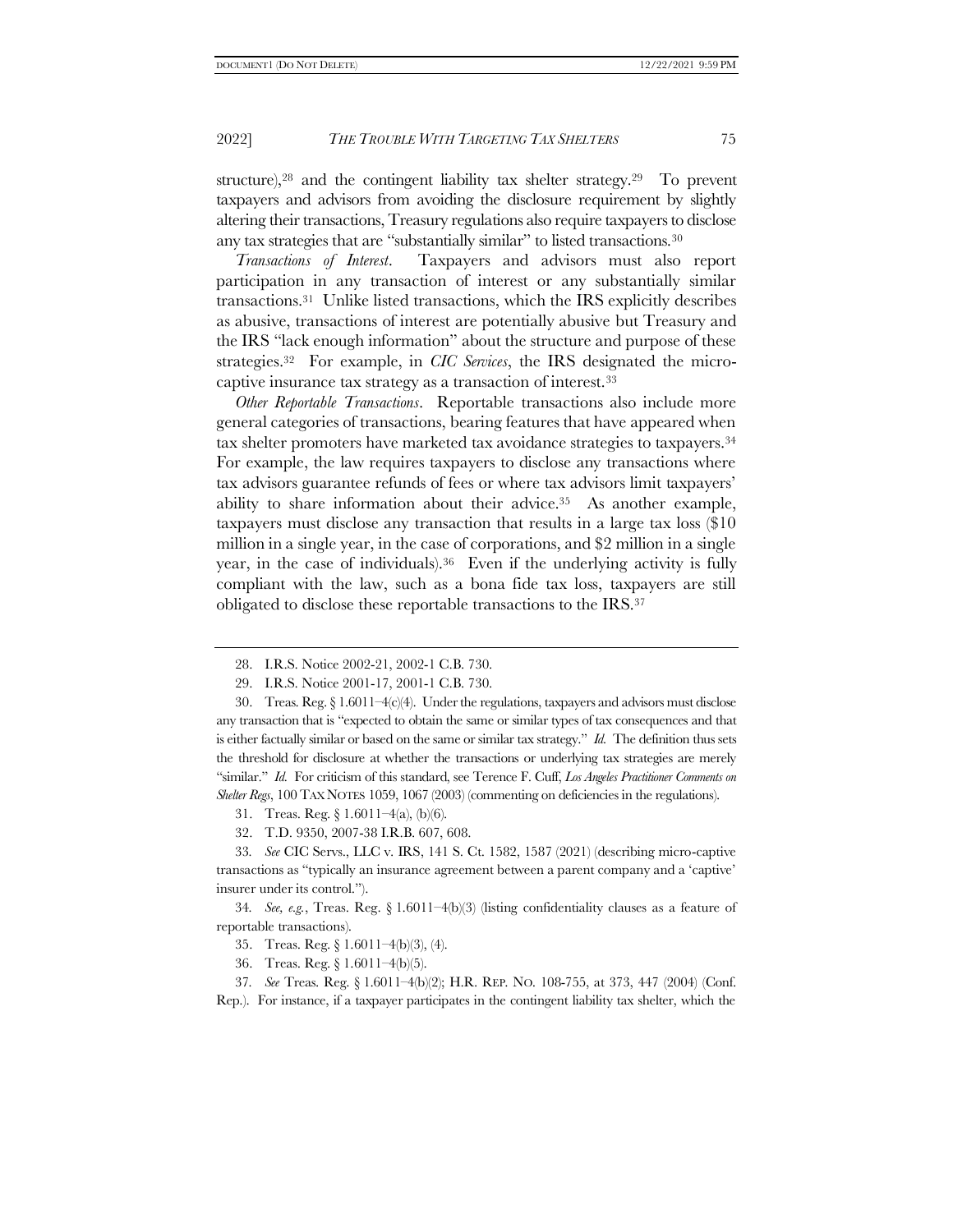*Penalties*. The law contains significant penalties for noncompliance with the reportable transaction disclosure rules. For each act of nondisclosure of a listed transaction, individual taxpayers are charged a \$100,000 penalty and corporate taxpayers are charged a \$200,000 penalty.38 These penalties are reduced to \$10,000 for individuals and \$50,000 for corporations for the nondisclosure of any other type of reportable transaction.<sup>39</sup> Further, where taxpayers' returns show a "reportable transaction understatement," a 20% accuracy-related tax penalty applies.40 This penalty increases to 30% if the taxpayer failed to disclose the transaction to the IRS. $41$  Finally, the law also imposes high monetary penalties on material advisors that fail to comply with the reportable transaction disclosure rules.<sup>42</sup>

#### <span id="page-7-2"></span><span id="page-7-1"></span>*B. Purpose and Limitations*

<span id="page-7-0"></span>The primary objective of the reportable transaction disclosure regime is to empower the IRS to detect and deter abusive tax shelter activity.43 First, in effect, these rules require taxpayers to raise red flags to the IRS regarding potentially abusive tax strategies underlying the positions that they have claimed on their returns. They are designed to provide IRS agents with an "audit roadmap," enhancing their ability to detect abuse.<sup>44</sup> Second, the reportable transaction rules allow IRS officials to communicate to taxpayers that they view specific transactions as abusive and to describe their reasoning.45 Third, the reportable transaction disclosure rules, including high penalties for nondisclosure, are structured to deter taxpayers from engaging in abusive tax planning.46 When the IRS announces that a tax

45*. See* Abusive Transactions, IRM 4.32.1, *supra* note [43.](#page-7-1)

IRS has designated as a listed transaction, the taxpayer is obligated to disclose its participation even if it believes that the transaction served a real business purpose unrelated to tax avoidance.

<sup>38.</sup> I.R.C. § 6707A(b)(2)(A).

<sup>39.</sup> Id.  $\S 6707A(b)(2)(B)$ . These penalties effectively apply on a strict liability basis and "without regard to whether the transaction ultimately results in an understatement of tax." H.R. REP. NO. 108-755, at 596 (2004) (Conf. Rep.).

<sup>40.</sup> *Id.* § 6662A(a).

<sup>41.</sup> *Id.* § 6662A(c).

<sup>42.</sup> If an advisor does not file a reportable transaction disclosure statement regarding a listed transaction, the advisor is subject to a monetary penalty of \$200,000 or 50% of the gross income it earned for providing advice regarding the transaction, whichever is greater. I.R.C. § 6707A(b)(2)(A).

<sup>43</sup>*. See* Abusive Transactions, Process Guide for Combating Abusive Tax Avoidance Transactions, IRM 4.32.1 (Oct. 12, 2021) (describing purposes of reportable transaction rules).

<sup>44</sup>*. See* Blank, *supra* note [12](#page-3-0) at 1635–42 (2009); *see also* Ronald A. Pearlman, *Demystifying Disclosure: First Steps*, 55 TAX L.REV. 289, 294–98 (2002) (describing audit efficiency as one of the prime rationales for enhanced tax shelter disclosure).

<sup>46.</sup> I.R.C. § 6707A.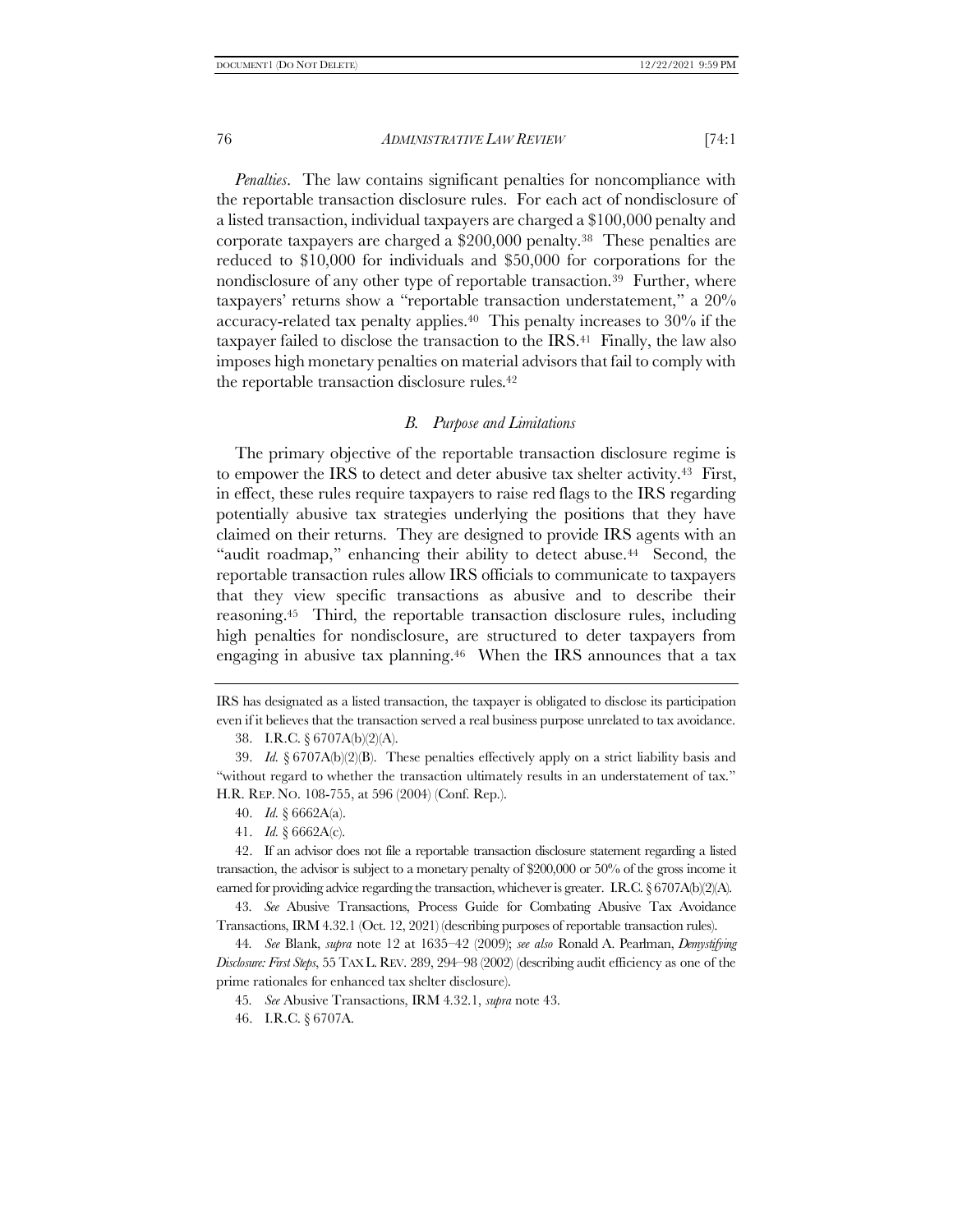<span id="page-8-1"></span>strategy is a listed transaction or transaction of interest, market demand for that strategy among taxpayers typically ceases.<sup>47</sup>

Despite their important role in tax enforcement, the reportable transaction rules also encounter significant limitations as a comprehensive response to the problem of abusive tax shelters. In the case of the disclosure requirements for listed transactions and transactions of interest, the rules are necessarily reactive rather than proactive. For example, in many of its listed transaction notices, the IRS states it has "become aware of certain types of transactions . . . that are being marketed to taxpayers for the avoidance of federal income taxes,"<sup>48</sup> emphasizing that it is issuing the notice in response to growing use of a tax avoidance strategy. By the time the IRS issued its listed transaction notice regarding the contingent liability tax shelter, hundreds of taxpayers had already used this strategy.<sup>49</sup>

<span id="page-8-0"></span>Further, when the IRS attempts to require taxpayers to submit information about a specific abusive tax shelter, there is a risk that the agency will define the strategy in terms that are either too narrow or too broad to result in effective disclosure.50 For this reason, Treasury includes the substantial similarity requirement, instructing taxpayers to interpret it broadly.51 A collateral consequence of this requirement, however, is that taxpayers may provide information about transactions that are not abusive.<sup>52</sup> For instance, in response to the IRS's listed transaction notice regarding notional principal contracts, the agency received a "flood of disclosures" regarding non-abusive total return equity swaps.<sup>53</sup> When the IRS receives disclosure statements regarding complex transactions that lack tax avoidance motivation, its agents must investigate and distinguish these transactions from those that are abusive. This distraction slows the IRS's investigations of truly abusive transactions and delays statutory responses

50. For further discussion, see Blank, *supra* not[e 12.](#page-3-0)

51*. See* Crystal Tandon, *Too Many Unlisted Transactions Being Reported, IRS Officials Say*, 113 TAX NOTES 203, 203–04 (2006) (quoting Christopher B. Sterner—IRS division counsel for the Large and Midsize Business Division—as stating to tax practitioners: "If I were in your shoes and I wasn't sure, I would disclose . . . ").

52*. See* Blank, *supra* not[e 12,](#page-3-0) at 1642.

53*. See* Tandon, *supra* note [51,](#page-8-0) at 203. In 2006, the IRS conceded that its notice had "caused taxpayers to file large numbers of disclosure statements on Form 8886, Reportable Transaction Disclosure Statement, for common transactions, such as total return swaps, that are entered into for bona fide non-tax purposes." I.R.S. Notice 2006-16, 2006-9 I.R.B. 538.

<sup>47</sup>*. See* Marvin A. Chirelstein & Lawrence A. Zelenak, *Tax Shelters and the Search for a Silver Bullet*, 105 COLUM. L. REV. 1939, 1950 (2005) ("[T]he government cannot win this game.").

<sup>48</sup>*. See*, *e.g.*, I.R.S. Notice 2001-16, 2001-1 C.B. 730 (intermediary corporation tax shelter).

<sup>49</sup>*. See* Richard M. Lipton, *New Tax Shelter Decisions Present Further Problems for the IRS*, 102 J. TAXATION 211, 211–17 (2005) (describing IRS cases targeting corporate tax shelters).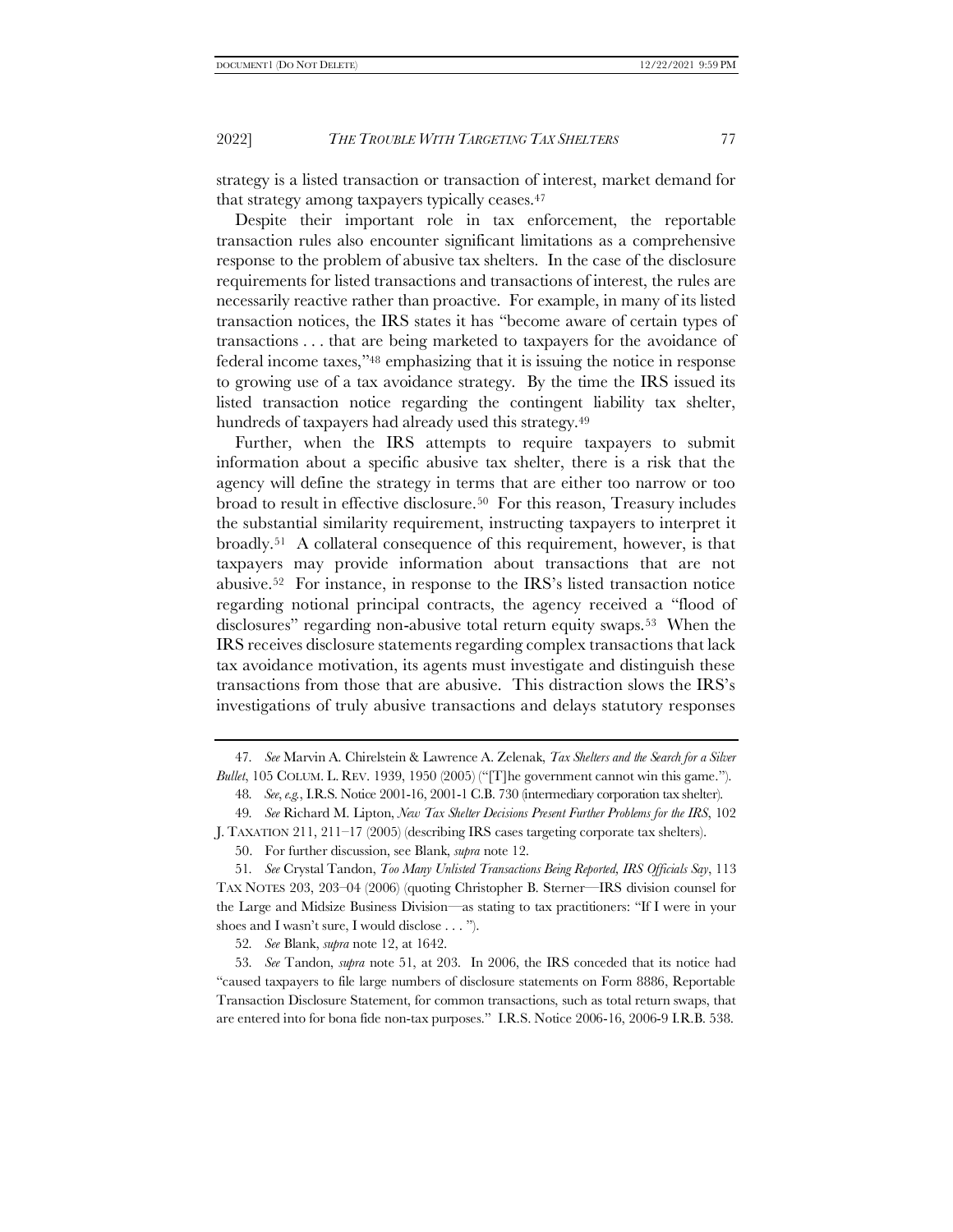to tax avoidance strategies. Further, taxpayers and their advisors expend time and resources preparing and filing unnecessary disclosure statements.<sup>54</sup> Lastly, as a result of their focus on specific activities, the reportable transaction rules generally necessitate administrative, rather than legislative, action.55 Congress usually cannot enact legislation that anticipates or targets specific abusive strategies quickly enough to control their spread. As a result, the IRS relies on listed transaction and transaction of interest notices to designate specific tax strategies as potentially abusive tax shelters.56 Because the IRS often needs to act quickly through agency action, however, it can also face administrative law challenges to these actions from taxpayers and advisors.

# <span id="page-9-0"></span>*C.* CIC Services, LLC v. IRS

<span id="page-9-1"></span>In *CIC Services*, a tax advisor in Tennessee who specialized in advising clients regarding micro-captive insurance strategies attempted to prevent the IRS from requiring taxpayers and material advisors to disclose information about this type of tax strategy as a transaction of interest.<sup>57</sup> In these transactions, a taxpayer makes deductible insurance premium payments to a related "captive" insurer, which then makes an election under  $\S 831(b)$  to exclude the premiums from taxable income.<sup>58</sup> The transaction can improperly erode the parties' total taxable income if the arrangement is not a bona fide insurance contract.59 The issuance of IRS Notice 2016-66 (Notice 2016-66), which designated these strategies as transactions of interest,<sup>60</sup> imposed reporting obligations on taxpayers participating in these transactions and their material advisors, both of whom faced potential penalties for noncompliance.<sup>61</sup>

<sup>54</sup>*. See* INTERNAL REVENUE SERV. ADVISORY COUNCIL, PUBLIC MEETING BRIEFING BOOK 11-12 (2006), http://www.irs.gov/pub/irs-utl/2006\_irsac\_public\_meeting.pdf (discussing tax compliance burden); Dustin Stamper & Sheryl Stratton, *Guidance Coming on New Shelter Rules, Says Treasury Official*, 105 TAX NOTES 785, 785 (2004).

<sup>55</sup>*. See, e.g.*, *Recognized Abusive and Listed Transactions*, *supra* note [26.](#page-5-1)

<sup>56.</sup> For a discussion of this feature of the reportable transaction rules, see Tax Section, N.Y. State Bar Ass'n, Report No. 1126, Report on Proposed Regulations Amending the Reportable Transaction Disclosure and List Maintenance Rules 6 (2007).

<sup>57</sup>*. Id.* at 2–5; CIC Servs., LLC v. IRS, 141 S. Ct. 1582, 1586–88 (2021).

<sup>58</sup>*. Id.* at 1586–87.

<sup>59.</sup> For further discussion, see Charlene D. Luke, *Captivating Deductions*, 46 HOFSTRA L. REV. 855, 866–68 (2018) (discussing micro-captive insurance strategies).

<sup>60.</sup> I.R.S. Notice 2016-66, 47 I.R.B. 745 (Nov. 1, 2016).

<sup>61.</sup> For a discussion of the consequences from characterizing these strategies as transactions of interest, see *supra* Section [I.A.](#page-5-0)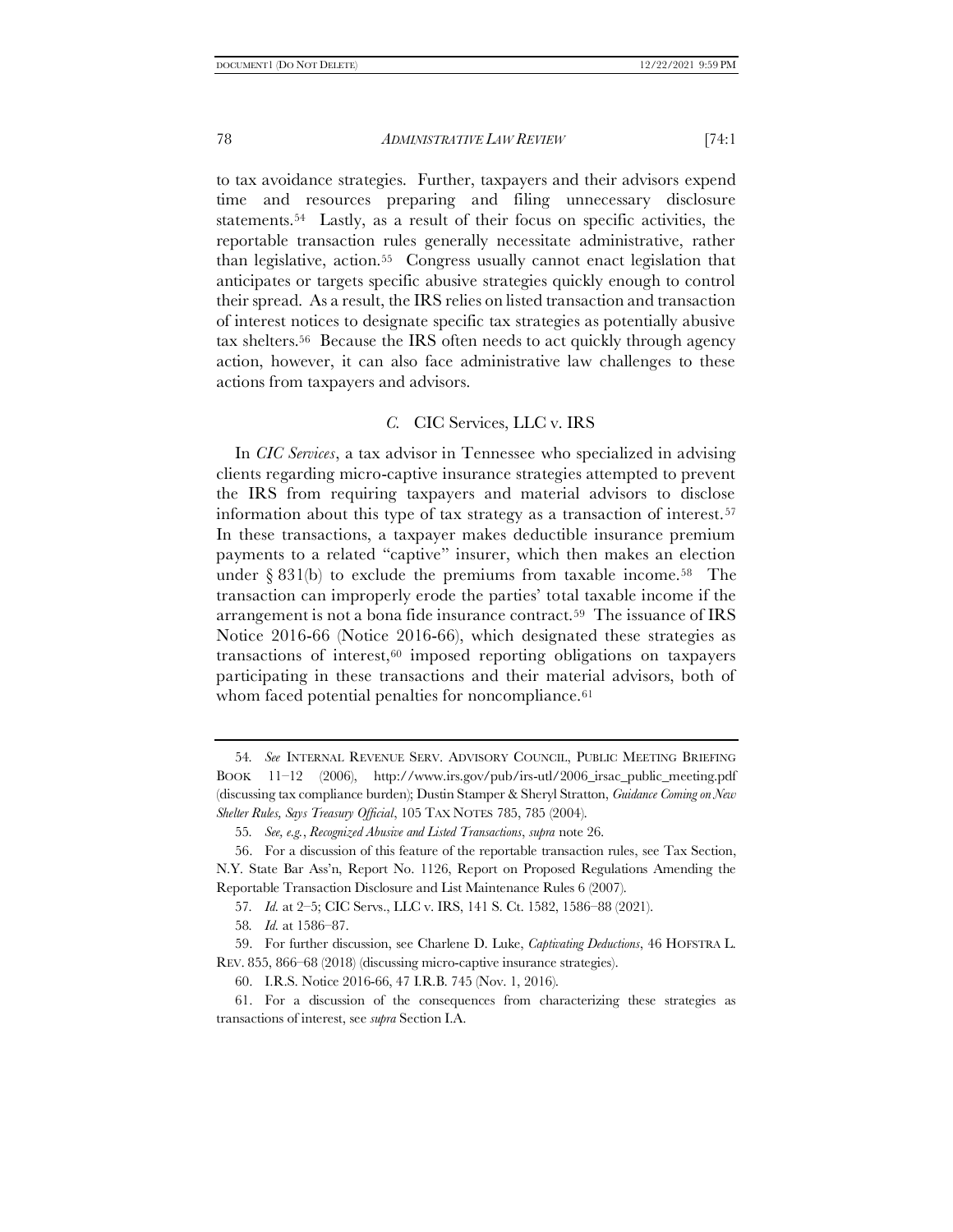Prior to Notice 2016-66's first reporting deadline, CIC Services filed a complaint claiming that the notice was invalid under the APA.62 The petitioner argued that the issuance of the notice was subject to the APA's "notice-andcomment" procedures for "legislative" rulemaking.63 The government argued that the suit was premature since the AIA bars any "suit for the purpose of restraining the assessment or collection of any tax."<sup>64</sup> Under this Act, plaintiffs must instead pay the tax liability due and then seek a refund from the IRS.65 The lower courts rejected CIC Services' argument, finding that the AIA applied.<sup>66</sup>

On May 17, 2021, the Supreme Court reversed the appellate court's holding and issued a unanimous decision in favor of the tax advisor in *CIC Services*. <sup>67</sup> The Court held that the petitioner's pre-enforcement suit to enjoin the IRS Notice designating a transaction as a reportable transaction was not barred by the AIA, even though noncompliance with the Notice could result in a tax penalty.<sup>68</sup>

<span id="page-10-0"></span>In issuing its decision, the Court provided three reasons for its holding that the suit did not violate the AIA. <sup>69</sup> First, the Court found that the IRS Notice imposed an affirmative reporting obligation, inflicting costs separate from the statutory tax penalty, such as the "hundreds of hours of labor" necessary to comply with the reporting requirement.70 Second, the Court found that the required reporting by taxpayers and tax advisors and the potential statutory

65. I.R.C. § 7421(a).

66. CIC Servs., LLC v. IRS, No. 3:17-cv-110, 2017 WL 5015510, at \*4 (E.D. Tenn. Nov. 2, 2017), *aff'd*, 925 F. 3d 247 (6th Cir. 2019), *rev'd*, 141 S. Ct. 1582 (2021).

67*. CIC Servs., LLC*, 141 S. Ct. 1582 (2021). For further discussion of the case and its consequences, see Kristen A. Parillo, *Supreme Court's* CIC Services *Opinion Clarifies Scope of AIA*, TAX NOTES TODAY FED., https://www.taxnotes.com/tax-notes-today-federal/litigationand-appeals/supreme-courts-cic-services-opinion-clarifies-scope-aia/2021/05/18/60lcw (May 18, 2021); Hemel, *supra* not[e 16;](#page-3-1) Sheppard, *supra* not[e 15.](#page-3-2)

68*. CIC Servs., LLC*, 141 S. Ct. at 1593–94.

69*. Id.* at 1591–92. The Court's holding in *CIC Services* is generally consistent with the arguments presented by Professor Kristin Hickman in her amicus brief in this case. *See* Brief of Amicus Curiae Professor Kristin E. Hickman in Support of Petitioners, CIC Servs., LLC v. IRS, 141 S. Ct. 1582 (2021) (No. 19-930). For critiques of the Supreme Court's reasoning, see Sheppard, *supra* not[e 15,](#page-3-2) at 1351–53; Bryan Camp, *Supreme Court Reverses the Sixth Circuit in*  CIC Services *– Viewpoint*, PROCEDURALLY TAXING (May 17, 2021), https://procedurallytax ing.com/supreme-court-reverses-the-sixth-circuit-in-cic-services/.

70*. CIC Servs., LLC*, 141 S. Ct. at 1591.

<sup>62.</sup> Complaint at 9–11, CIC Servs., LLC v. IRS, No. 3:17-cv-110, 2017 WL 5015510 (E.D. Tenn. Mar. 27, 2017).

<sup>63</sup>*. Id.*, *applying* Administrative Procedure Act, 5 U.S.C. § 553.

<sup>64.</sup> Memorandum in Support of the Defendant's Motion to Dismiss at 12, CIC Servs., LLC v. IRS, No. 3:17-cv-110, 2017 WL 5015510 (E.D. Tenn. May 30, 2017) (quoting Anti-Injunction Act, I.R.C. § 7421).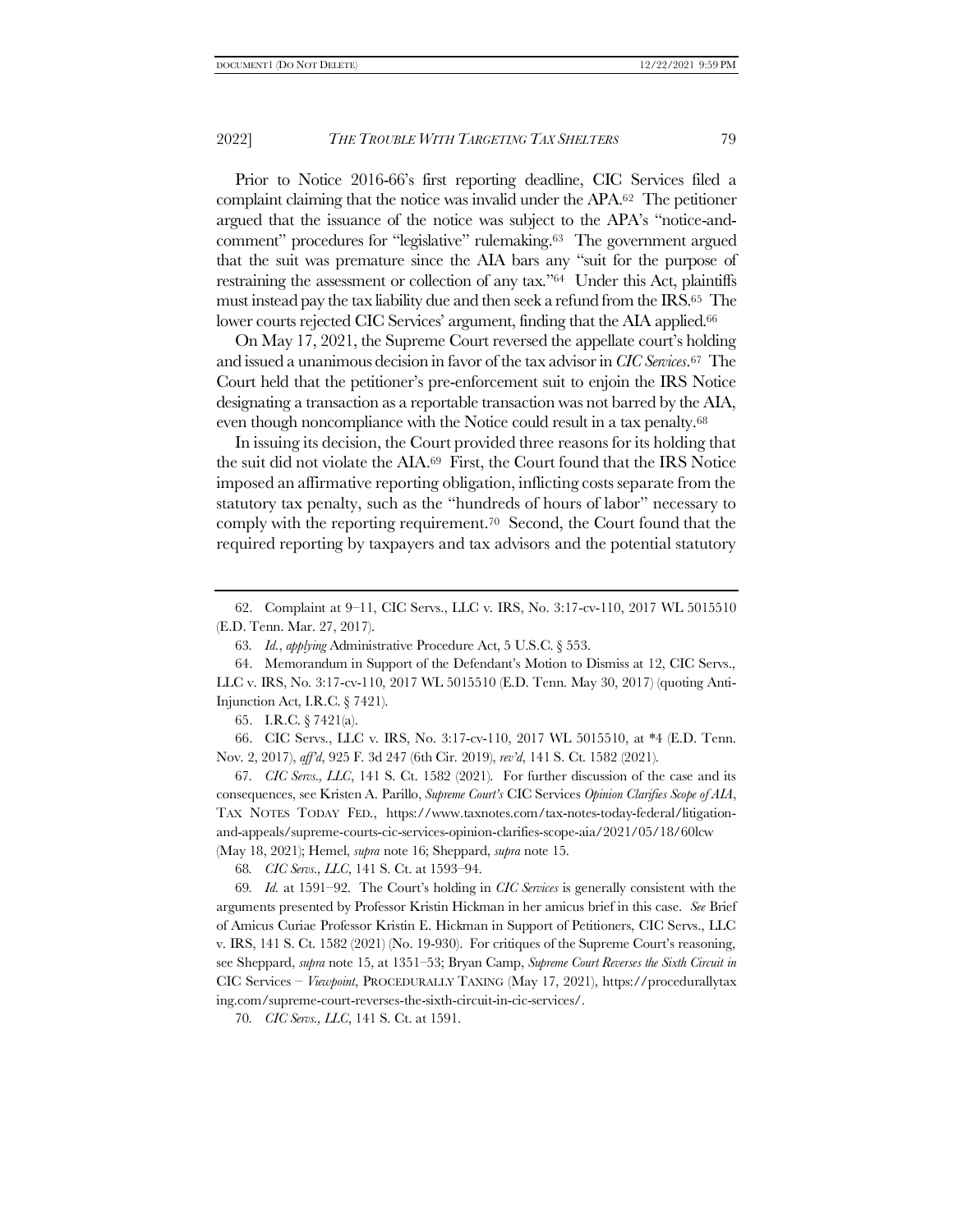tax penalty for noncompliance were several steps removed from one another, casting doubt on the characterization of the reporting requirement as a tax.<sup>71</sup> Third, the Court found that the potential criminal penalty resulting from noncompliance with the reporting requirement negated the argument that the IRS Notice involved a tax.<sup>72</sup>

Soon after the Supreme Court's ruling, CIC Services filed a preliminary injunction in the District Court for the Eastern District of Tennessee prohibiting enforcement of Notice 2016-66 pending a trial on the merits.<sup>73</sup> In September 2021, the District Court granted CIC Services' motion, finding that it is "likely to succeed on its claim that Notice 2016-66" is invalid.<sup>74</sup>

#### <span id="page-11-1"></span><span id="page-11-0"></span>*D. Implications for Tax Enforcement*

*CIC Services* presents new legal hurdles and risks for the IRS in its efforts to implement the reportable transaction disclosure rules. After *CIC Services*, taxpayers and their advisors may be able to bring APA challenges to IRS notices designating transactions as listed transactions or transactions of interest before paying any applicable taxes or penalties.75 The lifting of the AIA bar in the context of reportable transaction notices is significant because otherwise taxpayers or advisors would have to first incur tax penalties for noncompliance before bringing a legal challenge.

Furthermore, as in the case of *CIC Services*, taxpayers and tax advisors may also seek preliminary injunctions to prevent notices from going into effect even before a trial on the merits of the claim.76 If petitioners are successful in enjoining the IRS from enforcing reportable transaction notices, the IRS may be unable to effectively detect and deter abusive tax strategies by designating them as reportable transactions through its current procedures.

The question before the Supreme Court in *CIC Services* concerned the scope of the AIA, but not the petitioner's underlying claim that the IRS violated the APA in issuing Notice 2016-66.77 Commentators disagree on whether CIC or the IRS is likely to prevail on this substantive question.

<sup>71</sup>*. Id.*

<sup>72</sup>*. Id.* at 1591–92.

<sup>73.</sup> CIC Servs., LLC v. IRS, No. 3:17-cv-00110, 2021 WL 4481008, at \*1 (E.D. Tenn. Sept. 21, 2021); *see also* Kristen A. Parillo, CIC Services *Dispute Returns to Court*, 172 TAX NOTES FED. 843 (Aug. 2, 2021) (summarizing case).

<sup>74</sup>*. CIC Servs., LLC*, 2021 WL 4481008, at \*5; *see also* Benjamin Guggenheim, *IRS Likely Failed to Observe Procedural Rule in* CIC*, Court Says*, 172 TAX NOTES FED. 2230 (Sept. 27, 2021) (discussing the court's rationale for granting the injunction).

<sup>75</sup>*. See* Hemel, *supra* not[e 16;](#page-3-1) Brief of Prof. Hickman, *supra* not[e 69.](#page-10-0)

<sup>76</sup>*. See* Hemel*, supra* not[e 16.](#page-3-1)

<sup>77</sup>*. CIC Servs., LLC*, 141 S. Ct. at 1586.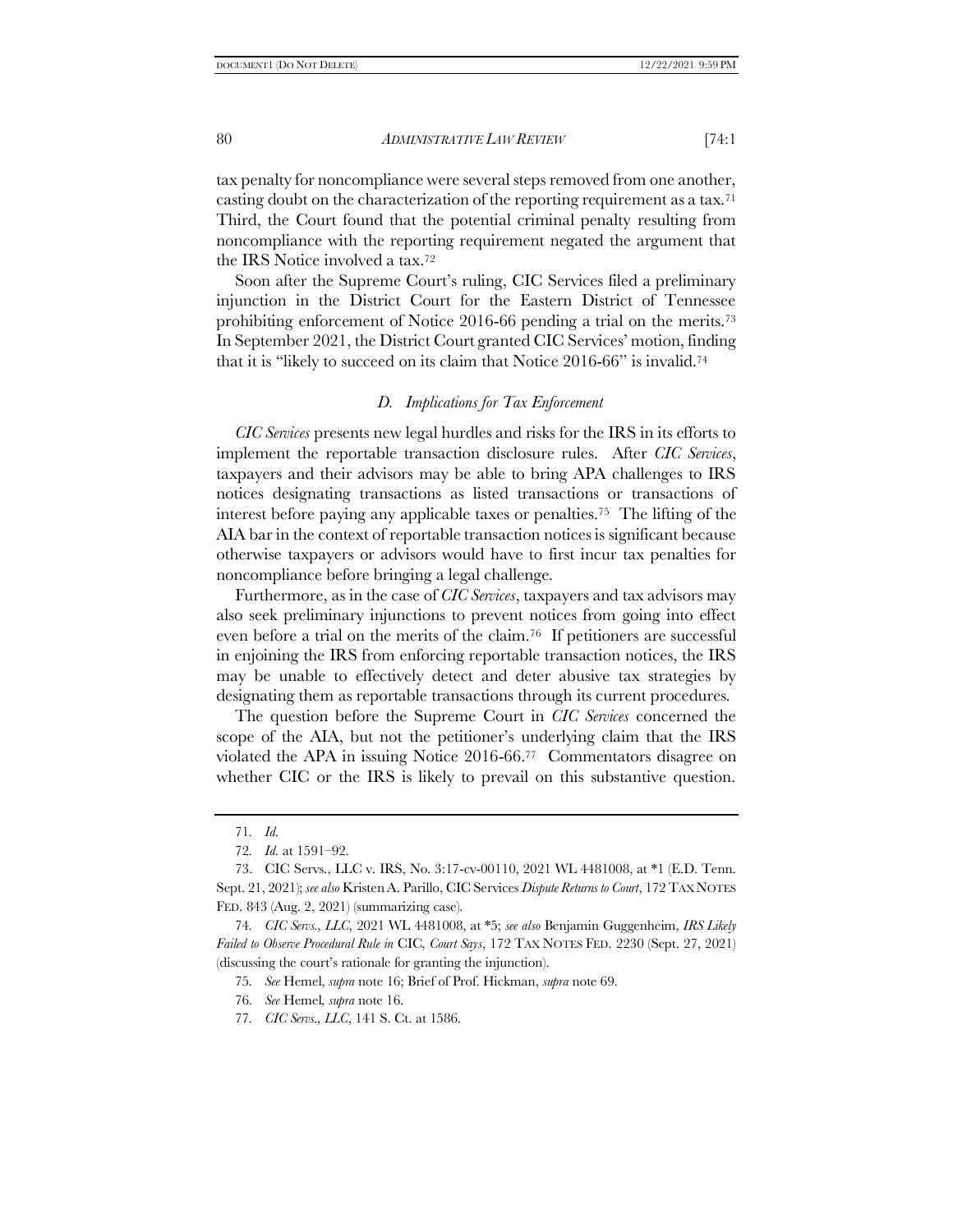<span id="page-12-0"></span>Some argue that the IRS's current process is compliant with the APA,<sup>78</sup> while others suggest that it would be challenging for the IRS to argue the APA does not require a notice-and-comment period for reportable transactions notices.79 Even an uncertain outcome, however, introduces additional risk to the IRS's current efforts to implement the reportable transaction rules.

The IRS may also be able to adjust its procedures to minimize the risk of a successful APA challenge in the future. For example, Professor Daniel Hemel argues that Treasury should publish reportable transaction designations as proposed rules and then finalize these rules after a sixty-day comment period, with temporary or interim final rules applying during the notice-and-comment period.<sup>80</sup> Professor Hemel observes that adopting these procedures would be "cumbersome" but argues that they may be "better than having the whole reportable-transaction designation regime come crumbling down." <sup>81</sup>

<span id="page-12-1"></span>In all events, the *CIC Services* holding exposes the IRS to additional legal risk and procedural constraints, which may further impair its efforts to respond to evolving tax shelters quickly and effectively. This challenge in turn arises from the government's reliance on activity-based rules implemented by the IRS as the primary strategy for addressing abusive tax planning.

## <span id="page-12-2"></span>II. AN ACTOR-BASED APPROACH TO ABUSIVE TAX PLANNING

<span id="page-12-3"></span>As the Supreme Court's decision in *CIC Services* has rejuvenated scholars' and practitioners' interest in the reportable transaction regime, it has also provided an opportunity to reconsider the government's primary reliance on an activity-based approach to abusive tax planning. In this Part, we argue that the government should, as a complement to current law, adopt actorbased adjustments to the tax compliance rules to detect and deter the abusive tax planning that the current activity-based rules do not reach. This model grows out of our prior work introducing a system of "progressive tax procedure," a means-based approach to the tax compliance rules and

<sup>78</sup>*. See* Sheppard, *supra* not[e 15,](#page-3-2) at 1353–55 (arguing that Congress has endorsed current IRS procedures for issuing notices, as provided in § 559 of the Administrative Procedure Act and citing *Mann Construction Inc. v. United States*, No. 1:20-cv-11307, 2021 WL 1923412 (E.D. Mich. May 13, 2021)). For further discussion see also Clinton G. Wallace & Jeffrey M. Blaylock, *Administering Taxes Democratically*, 94 TEMPLE L. REV. (forthcoming 2022).

<sup>79</sup>*. See* Sheppard, *supra* not[e 15,](#page-3-2) at 1355 (quoting Professor Kristin Hickman as expressing skepticism of the congressional endorsement argument). As described above, the District Court in the Eastern District of Tennessee reached a similar conclusion in granting CIC Services's motion for a preliminary injunction enjoining the IRS from enforcing IRS Notice 2016-66 against CIC. *CIC Servs., LLC*, 2021 WL 4481008, at \*5.

<sup>80.</sup> Hemel, *supra* not[e 16.](#page-3-1) 

<sup>81</sup>*. Id*.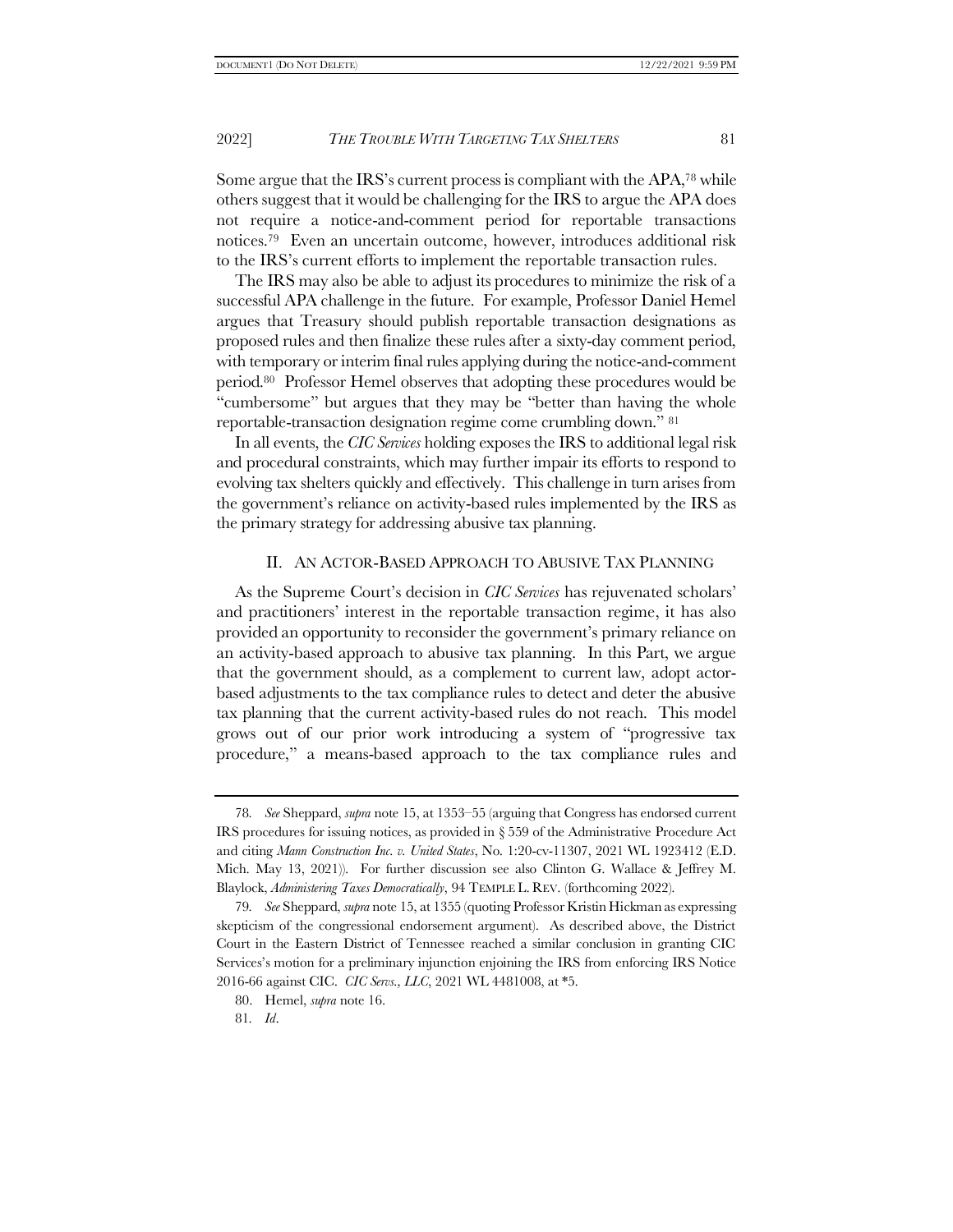<span id="page-13-1"></span>procedures.82 Under our proposed system, the tax compliance rules would be adjusted based upon the characteristics of the actors rather than solely upon whether they engaged in certain specific activities,<sup>83</sup> such as listed transactions or transactions of interest.<sup>84</sup> These adjustments could be linked to a number of different characteristics, such as income or wealth, or a combination thereof.85 An actor-based approach to tax compliance offers significant advantages over the primary use of rules that target specific activities.86 At the same time, our proposed approach would complement existing activity-based rules while avoiding the limitations of the current approach.

<span id="page-13-2"></span>This Part introduces the concept of an actor-based approach to address abusive tax shelters, argues that it can be more effective than reliance on activity-based rules, and shows how this approach can also be more capable of withstanding administrative law challenges after *CIC Services*.

#### <span id="page-13-3"></span>*A. An Actor-Based Approach*

<span id="page-13-0"></span>The current tax compliance and procedure rules, including those that address reportable transactions, typically do not account for the fact that high-income and wealthy taxpayers often benefit from advantages in their dealings with the IRS that are not available to other taxpayers.87 For example, all taxpayers face the same civil tax penalty rates on underreporting and underpayments, they can raise the same defenses against penalties, and they benefit from the same statutes of limitations for IRS assessments.88 The activities of wealthy and high-income taxpayers, however, account for a significant portion of the overall tax gap. For example, one recent study estimated that the top 1% of taxpayers alone account for 30% of all unreported income and 36% of all unpaid taxes, amounting to \$175 billion annually in lost tax revenue.<sup>89</sup>

87*. See* discussion *infra* Section II[.B.](#page-15-0) 

<sup>82</sup>*. See generally* Blank & Glogower, *supra* not[e 10.](#page-2-0)

<sup>83.</sup> *See id.* at 318–36 (discussing the benefits of an actor-based system as compared to an activity-based system).

<sup>84</sup>*. See, e.g.*, CIC Servs., LLP v. IRS, 141 S. Ct. 1582, 1586–88 (2021) (micro-captive transactions).

<sup>85.</sup> Blank & Glogower, *supra* note [10](#page-2-0) at 716.

<sup>86</sup>*. See* discussion *infra* Section II[.B.](#page-15-0)

<sup>88</sup>*. See*, *e.g.*, the generally applicable rules in I.R.C. § 6662 (accuracy-related penalties on underpayments); § 6664(c)–(d) (reasonable cause exceptions); § 6501 (limitations on assessment and collection).

<sup>89.</sup> John Guyton, Patrick Langetieg, Daniel Reck, Max Risch & Gabriel Zucman, *Tax Evasion at the Top of the Income Distribution: Theory and Evidence* 4 (Nat'l Bureau of Econ. Rsch., Working Paper No. 28542, 2021).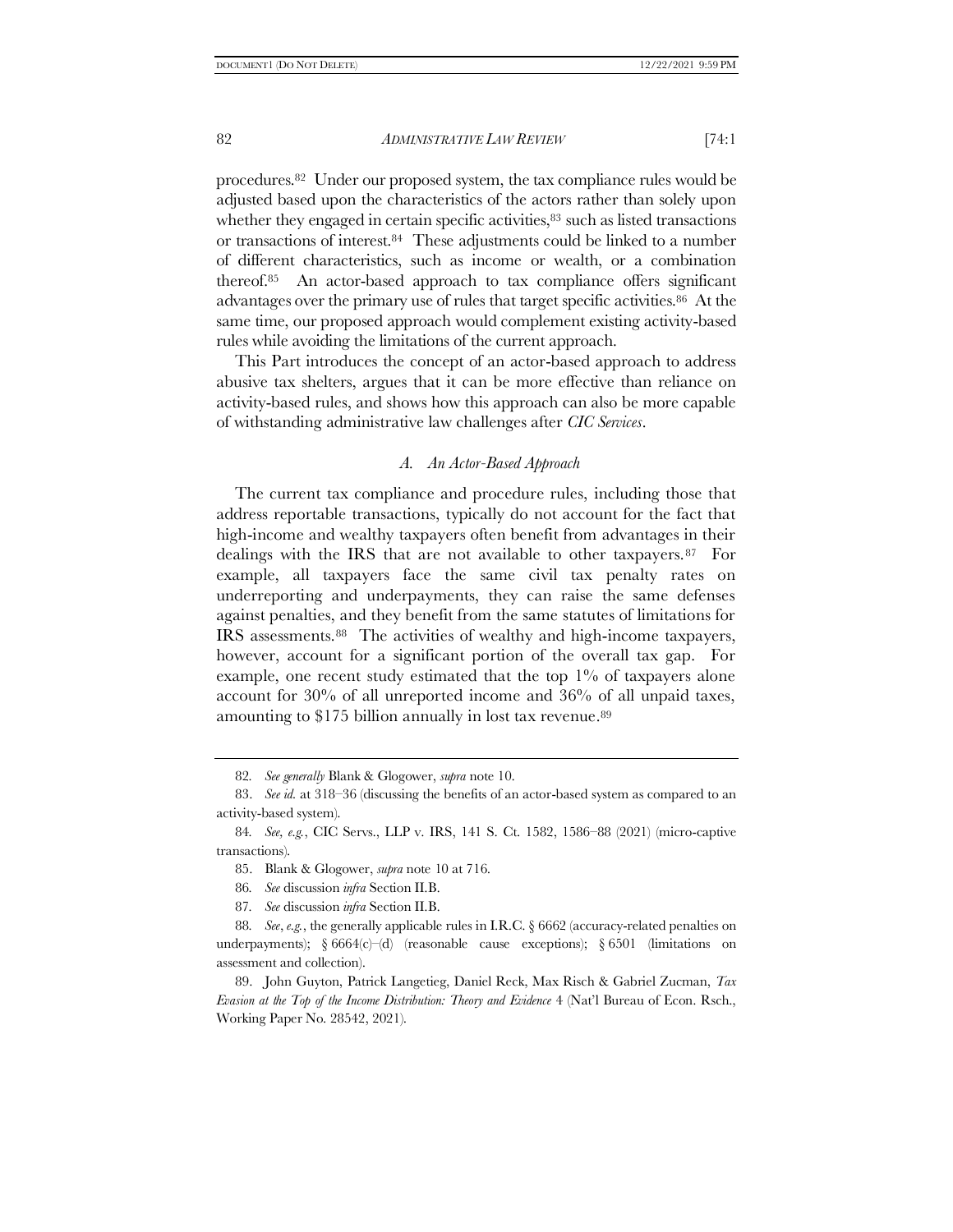Under an actor-based approach to abusive tax planning, these tax compliance and procedure rules would be means-adjusted according to the wealth or income of the taxpayer.90 As we have proposed in prior work, under this approach, high-income or wealthy taxpayers could be subject to increased tax penalty rates, longer periods of assessment, narrower tax penalty defense, and expanded information reporting obligations.91 By supplementing the reportable transaction rules with actor-based adjustments to general tax compliance and procedure rules, the IRS could more effectively investigate tax avoidance strategies that high-end taxpayers pursue. Many of these strategies likely fall outside of the definitions of specific reportable transactions.

<span id="page-14-0"></span>Some actor-based adjustments appear in the tax law today, though often in an inconsistent and haphazard manner, rather than through a coordinated and principled framework. The Code incorporates a statutory net-wealth test that applies to a range of procedural provisions, such as those addressing the burden of proof in U.S. Tax Court cases and the award of attorneys' fees in situations involving disclosure of taxpayer information.92 These provisions are generally designed to prevent highnet-wealth taxpayers from taking advantage of rules that shift obligations or fees to the government. At the same time, other current tax compliance rules in the Code impose greater proportional burdens on lower-income taxpayers.93 For one example, low-income individuals who claim the Earned Income Tax Credit fraudulently and, consequently, lose the ability to claim the credit again for the next ten years, can face much higher effective penalty rates than other taxpayers.<sup>94</sup>

<span id="page-14-1"></span><sup>90</sup>*. See supra* note[s 82](#page-13-1)–[85](#page-13-2) and accompanying text.

<sup>91.</sup> Blank & Glogower, *supra* note [10,](#page-2-0) at 719–35.

<sup>92</sup>*. See* I.R.C. § 7430(c)(4)(A)(ii) (fee shifting in tax disputes); *id.* § 6404(e)(1) (review of IRS failure to abate interest charge); *id.*  $\S$  7431(c)(3) (award of attorney's fees following unauthorized inspection or disclosure of taxpayer information); *id.* § 7491(a)(2)(C) (shifting of burden of proof); *id.*  $\S 6656(c)(1)$  (waiver of penalty for failure to deposit employment taxes). These rules all key to the \$2 million net asset test in 28 U.S.C. § 2412(d).

<sup>93</sup>*. See* Blank & Glogower, *supra* note [10,](#page-2-0) at 698–99.

<sup>94.</sup> I.R.C.  $\S 32(k)(1)(B)(i)$ . In this case, the taxpayer can bear an effective penalty equal to many multiples of the underlying underpayment. A taxpayer who makes an earned income tax credit (EITC) claim recklessly or in disregard of rules or regulations can lose the credit for the next two years, which can result in an effective penalty rate of 200% of the underlying underpayment. I.R.C.  $\S 32(k)(1)(B)(ii)$ . In contrast to these potentially high penalty rates which would only affect lower-income taxpayers who would otherwise qualify for the EITC, the general penalty rate for fraud cases applicable to all taxpayers is 75%. I.R.C. § 6663(a).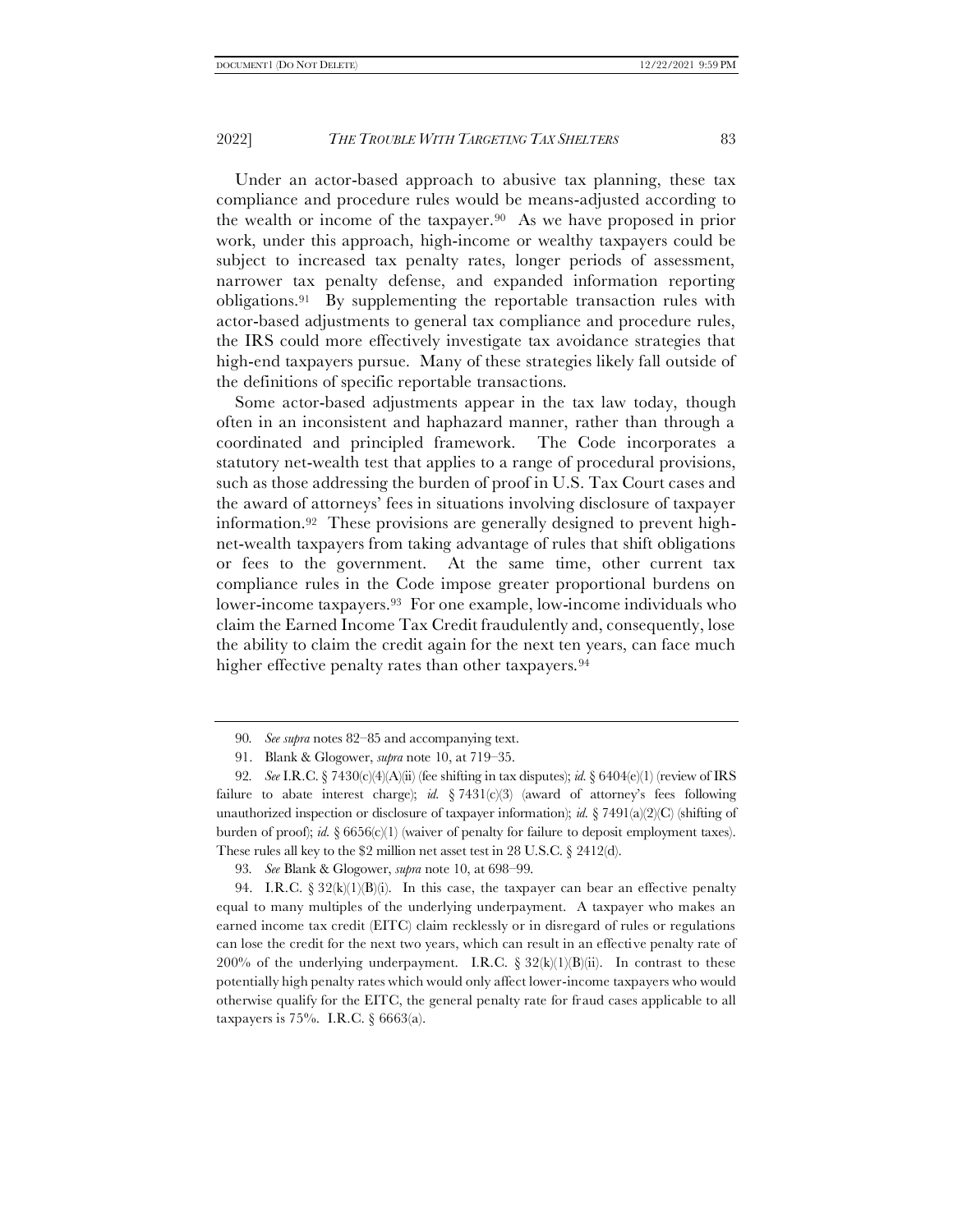#### *B. General Advantages of an Actor-Based Approach*

<span id="page-15-0"></span>A system of actor-based responses to address tax avoidance and abuse can address the limitations of the current activity-based rules, such as the reportable transaction requirements. Most importantly, actor-based adjustments to the tax compliance rules can be implemented preemptively, rather than in reaction to taxpayers engaging in particular forms of abusive tax structuring.<sup>95</sup>

Actor-based adjustments can avoid the problems that the reportable transaction rules and other activity-based rules encounter when defining the scope of the targeted activities either too broadly or too narrowly. When activity-based rules are under-inclusive, they fail to target other abusive activities which enable noncompliance.96 On the other hand, when they are over-inclusive, they can impose unnecessary burdens on lower-income or fully compliant taxpayers caught up in these rules.<sup>97</sup>

Actor-based adjustments can avoid these problems by only adjusting the tax compliance rules for those high-income taxpayers who enjoy particular advantages and tax avoidance opportunities under the current rules. These adjustments can tailor tax compliance rules to the unique challenges and social costs of high-end noncompliance and thereby account for the procedural advantages currently enjoyed by higher-income taxpayers. First, these adjustments can address the taxpayers who account for the proportionally highest rates of revenue lost to noncompliance.<sup>98</sup> High-income taxpayers also benefit from many documented advantages under the current system—where noncompliance can be hard for the IRS to detect before the statute of limitations have expired—including greater access to sophisticated tax advice and more opportunities to engage in complex structuring.<sup>99</sup> Finally, actor-

98*. See* Guyton, Langetieg, Rech, Risch & Zucman, *supra* not[e 89](#page-13-3) and accompanying text.

99. These advantages include the opportunities to engage in more complex structuring, including through offshore holdings, alternative asset classes, and multiple entity tiers, which can take longer for the IRS to uncover within the specified statute of limitations periods. *See* Letter from Charles P. Rettig, I.R.S. Comm'r, to Sen. Ron Wyden (D-OR) 2 (Sept. 6, 2019),

<sup>95.</sup> That is, these adjustments could apply generally to all covered taxpayers, rather than specifically to certain activities.

<sup>96</sup>*. See* Chirelstein & Zelenak *supra* not[e 47](#page-8-1) and accompanying text.

<sup>97.</sup> For example, Professor Shu-Yi Oei describes how the IRS's Offshore Voluntary Disclosure Program, designed to promote disclosure of taxpayer's offshore assets, often resulted in less wealthy taxpayers subject to these rules paying the highest proportional penalties, while wealthier taxpayers were often more able to avoid similar penalty rates. Shu-Yi Oei, *The Offshore Tax Enforcement Dragnet*, 67 EMORY L.J. 655, 706–08 (2018). One study found that small account holders bore average penalty rates which were almost double those of larger account holders. *Id.* at 703 (citing NAT'L TAXPAYER ADVOCATE, 1ANNUAL REPORT TO CONGRESS 86 (2014)).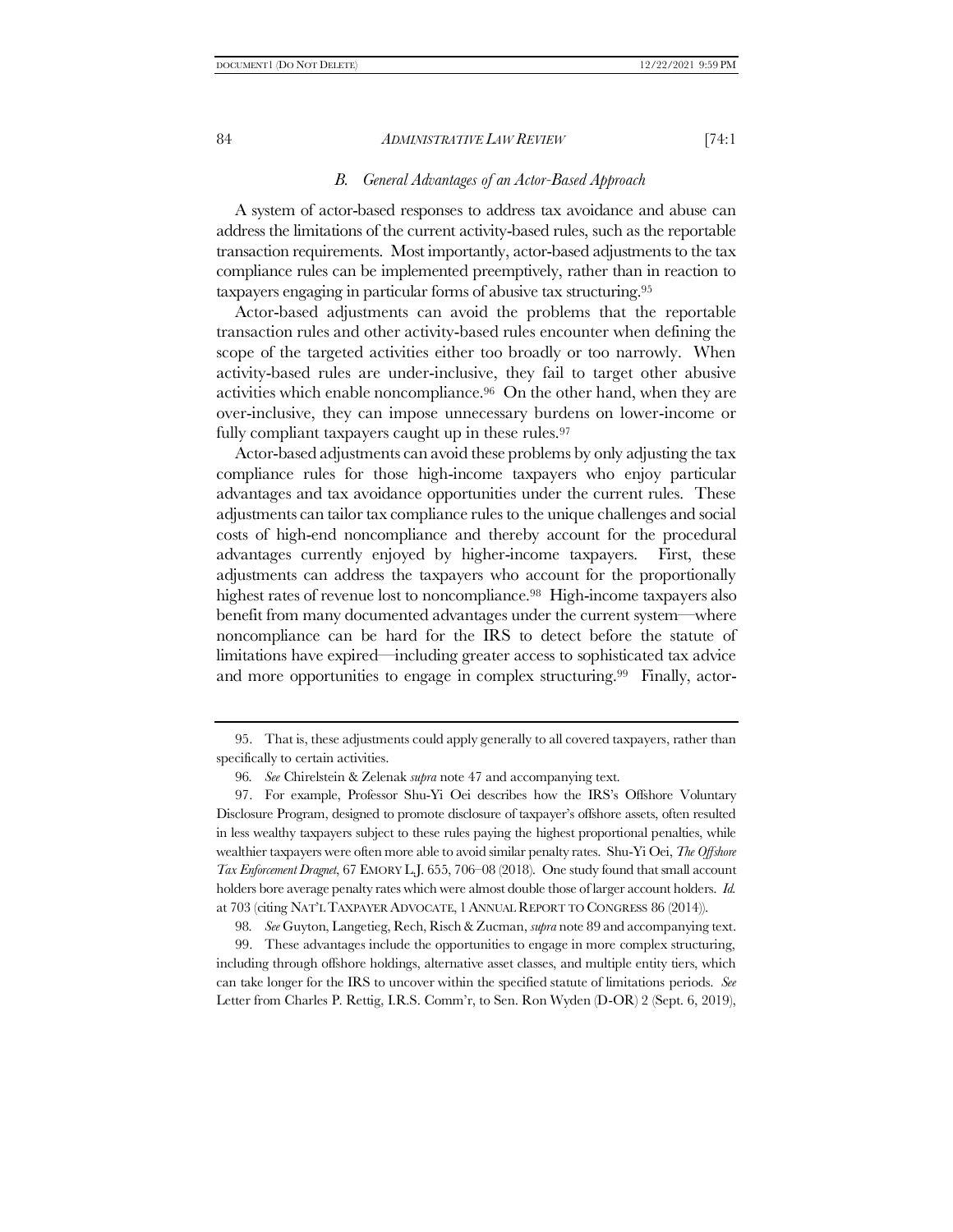based adjustments can address the unique costs of high-end noncompliance in a progressive tax system, where every dollar of revenue lost to noncompliance by a high-income taxpayer represents a greater social cost than a dollar of lost revenue resulting from noncompliance by a lower-income taxpayer.<sup>100</sup>

Of course, the majority of high-income taxpayers comply with their taxpaying obligations.101 Actor-based adjustments can also be designed to avoid unduly burdening these compliant taxpayers. First, a low-underpayment exception can limit the application of many of these adjustments to cases of significant noncompliance, while avoiding imposing heightened compliance rules for taxpayers who are compliant or who engage in minor violations of the tax rules. Furthermore, the scope of the actor-based adjustments can be limited to ensure that high-income taxpayers still receive the same procedural rights and protections that are core prerequisites of procedural justice.<sup>102</sup>

Introducing a system of actor-based adjustments should also not be viewed as a radical departure from current law. Although the current tax compliance rules primarily rely on activity-based responses, the tax law already includes instances of actor-based adjustments.103 These instances of actor-based adjustments in the current law, however, are applied inconsistently, and in some cases, impose greater burdens on lower-income taxpayers.<sup>104</sup>

Like activity-based rules, actor-based adjustments should not be viewed as an independent solution to the challenges of tax noncompliance. A system that relied exclusively on actor-based rules would likely be just as problematic as one relying exclusively on activity-based rules. Rather, actor-based adjustments can complement the current system of activity-based rules and redress its limitations as part of a coordinated and comprehensive legal response to promote tax compliance.

104*. Supra* notes [91](#page-14-0)–[93](#page-14-1) and accompanying text.

https://www.documentcloud.org/documents/6430680-Document-2019-9-6-Treasury-Letter-to-Wyden-RE.html (describing why the most complex tax returns are often those filed by higher income taxpayers); *see also* Blank & Glogower, *supra* not[e 10,](#page-2-0) at 678–81.

<sup>100.</sup> That is, in a progressive tax system, a dollar of tax revenue paid by a high-income taxpayer implicitly represents a lower social cost than a commensurate dollar of income paid by a lower-income taxpayer. *See* MICHAEL J. GRAETZ, DEBORAH H. SCHENK & ANNE L. ALSTOTT, FEDERAL INCOME TAXATION: PRINCIPLES AND POLICIES 32–34 (8th ed. 2018) (describing the basic rationale for progressive taxation). For the same reason, a dollar of tax revenue lost from noncompliance by a high-income taxpayer represents a greater social cost than a similar dollar of tax revenue lost from noncompliance by a lower income taxpayer.

<sup>101</sup>*. See* Andrew Johns & Joel Slemrod, *The Distribution of Income Tax Noncompliance*, 63 NAT'L TAX J. 397 (2010).

<sup>102.</sup> For example, every taxpayer should be ensured the same right to appeal IRS or judicial decisions, and the same procedural protections in case of criminal, rather than civil, sanctions. *See* Blank & Glogower, *supra* not[e 10,](#page-2-0) at 710–11.

<sup>103</sup>*. Supra* Section II[.A.](#page-13-0)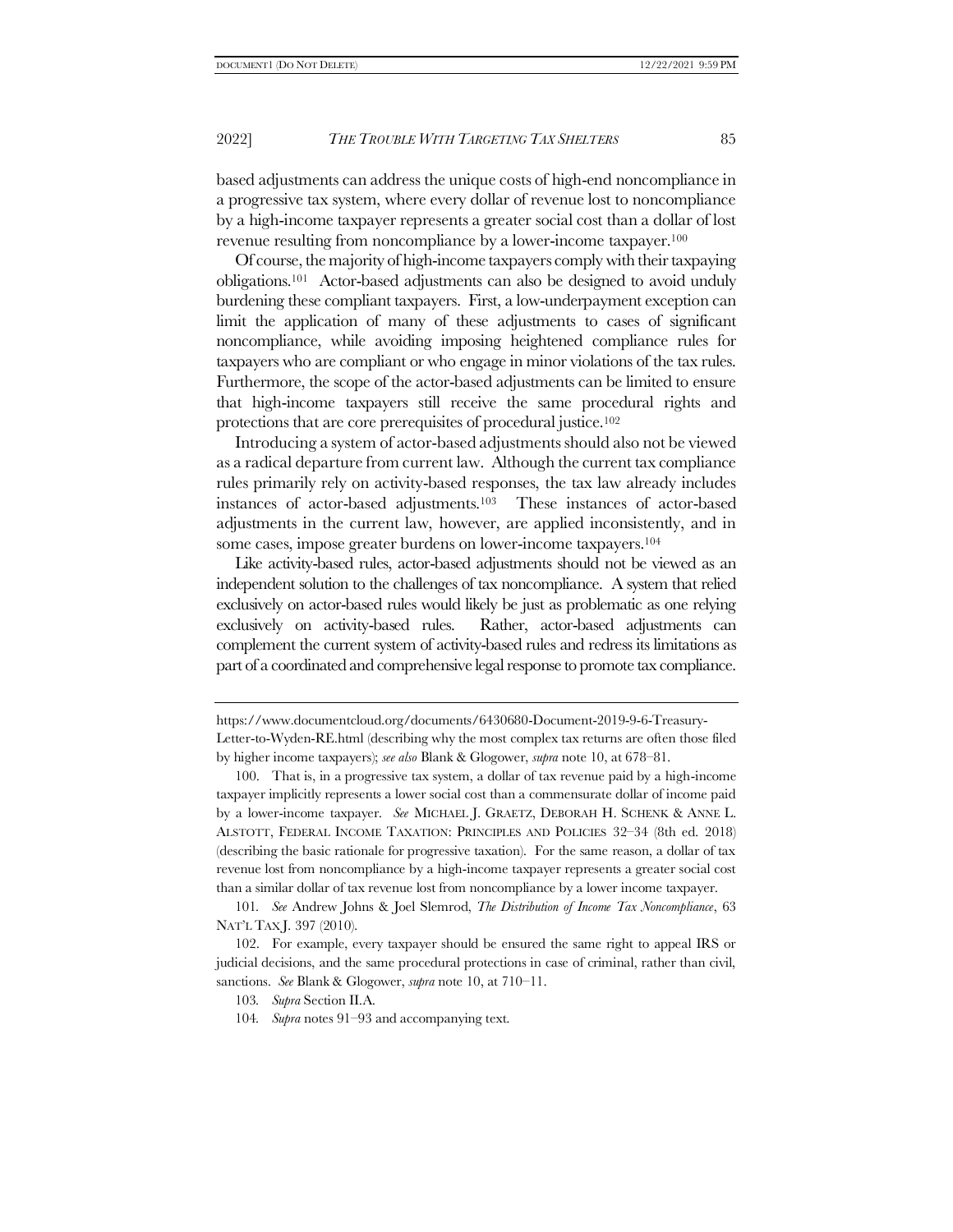#### *C. Application: Beyond Reportable Transactions*

<span id="page-17-1"></span>The following discussion illustrates how the government could incorporate an actor-based approach to tax enforcement to help detect and deter abusive tax planning and redress limitations in the current reportable transaction rules.

#### *1. Penalties*

The tax law contains separate civil tax penalties for taxpayers who engage in certain reportable transactions. For example, taxpayers must pay a  $20\%$ accuracy-related tax penalty for any "reportable transaction understatement," which increases to 30% in the event that the taxpayer fails to adequately disclose the transaction to the IRS.105 Taxpayers who fail to file required disclosure statements regarding listed transactions and other reportable transactions are also subject to flat dollar tax penalties.106 While these tax penalties can be significant, they are only applicable if the taxpayer's transaction fits into the definition of "reportable transaction."107 In the case of other tax avoidance strategies that do not meet the definition of reportable transactions, such as abusive strategies involving the low valuation of assets and tax-deferred retirement accounts, these increased tax penalties do not apply.<sup>108</sup>

<span id="page-17-0"></span>Taxpayers who engage in tax planning strategies other than specified reportable transactions may still be subject to more general tax penalties, such as accuracy-related tax penalties for underpayments attributable to negligence or disregard of rules and regulations.109 Under current law, these tax penalties apply at the same rate to everyone, even though wealthy taxpayers may be able to engage in transactions that are harder to detect, and, as discussed below, they can more readily defend against these penalties by showing reliance on written opinions from tax counsel.<sup>110</sup>

Under an actor-based approach, Congress could adjust these general tax penalties depending upon a taxpayers' income or wealth, to equalize their impact for taxpayers in different economic circumstances. For example,

108*. See, e.g.*, Jesse Eisinger, Jeff Ernsthausen & Paul Kiel, *The Secret IRS Files: Trove of Never-Before-Seen Records Reveal How the Wealthiest Avoid Income Tax*, PROPUBLICA (June 8, 2021), https://www.propublica.org/article/the-secret-irs-files-trove-of-never-before-seen-records-revealhow-the-wealthiest-avoid-income-tax.; David Kamin, David Gamage, Ari Glogower, Rebecca Kysar, Darien Shanske, Reuven Avi-Yonah et al., *The Games They Will Play: Tax Games, Roadblocks, and Glitches Under the 2017 Tax Legislation*, 103 MINN.L.REV. 1439, 1451–52 (2019); Cory J. Stigile, *Now I Am a C Corp: What About the Accumulated Earnings Tax?*, 163 TAX NOTES 421 (2019).

109. I.R.C. § 6662(b).

110*. See infra* not[e 114](#page-18-0) and accompanying text.

<sup>105.</sup> I.R.C. § 6662A(a), (c).

<sup>106.</sup> I.R.C. § 6707A(b).

<sup>107</sup>*. See supra* not[e 1](#page-1-0) (explaining what constitutes a reportable transaction).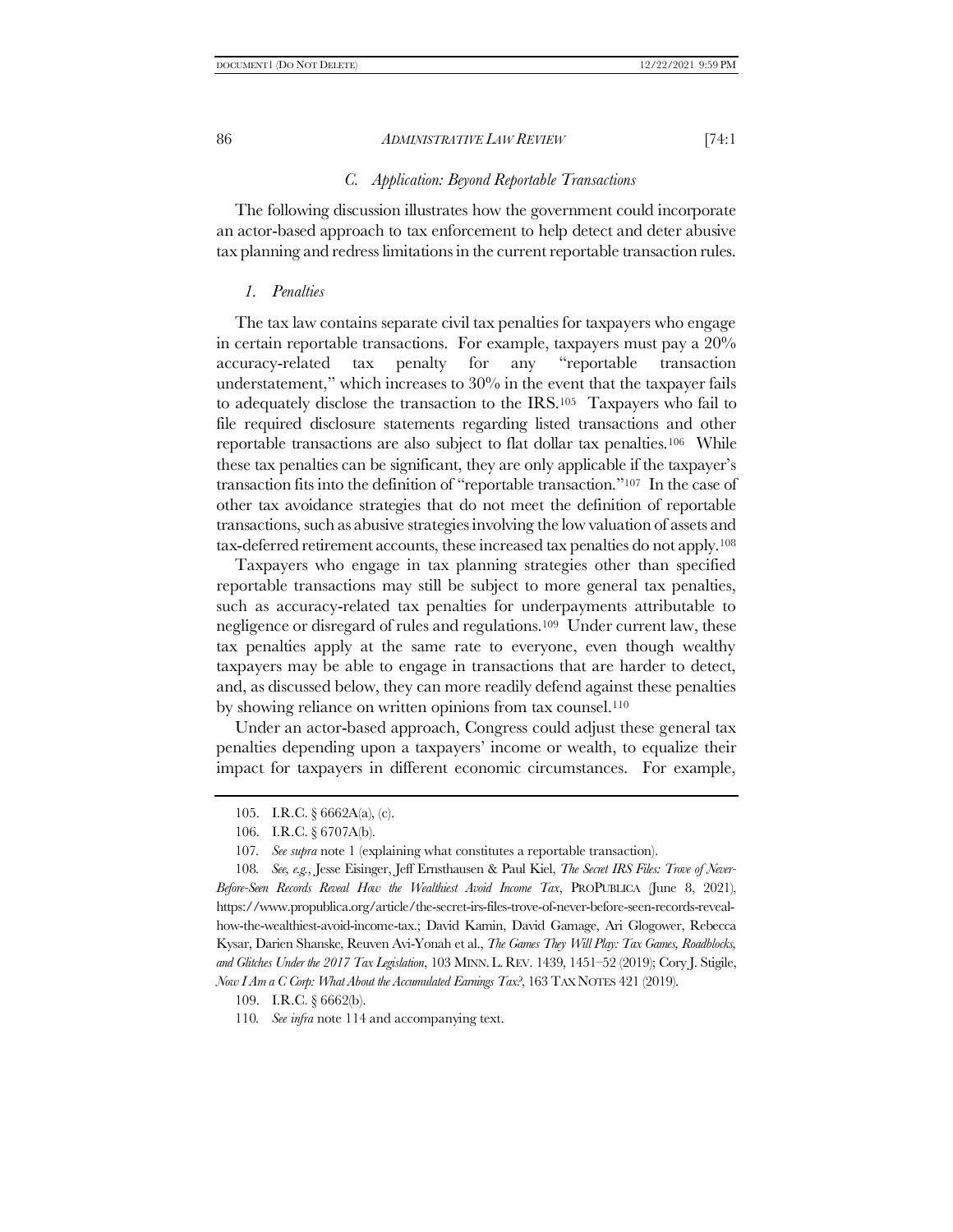instead of the 20% accuracy-related tax penalty for tax underpayments that are attributable to the taxpayer's negligence under current law,<sup>111</sup> Congress could revise this statute to provide that, for taxpayers with taxable income of \$2 million or more, these penalties would apply at a rate of 30%. Similarly, Congress could also increase flat dollar tax penalties according to the taxpayers' income or wealth.112 By introducing means-adjusted accuracy-related tax penalties in coordination with the special tax penalties that apply to reportable transactions, Congress could thereby empower the IRS to also deter abusive tax planning that the agency has not identified yet as a listed transaction or transaction of interest.

#### <span id="page-18-0"></span>*2. Tax Opinions*

In many cases, high-end taxpayers can avoid the application of civil tax penalties by using a written tax opinion from a tax advisor to establish "reasonable cause and good faith."113 The reasonable cause defense often plays a key role in tax planning by high-end taxpayers, who can purchase written tax opinions as "insurance" against tax penalties.114 Taxpayers may rely on written opinions from tax advisors to defend against the accuracy-related tax penalties for acts such as negligence, the disregard of rules or regulations, and substantial understatements.115 Taxpayers who engage in reportable transactions face additional requirements and limitations and cannot rely on tax opinions where the advisor has a fee arrangement that is contingent on all or part of the intended tax benefits from the transaction being sustained.116 Taxpayers and advisors can generally circumvent these opinion reliance limitations by avoiding the specific elements of "disqualified opinions" under Section 6664(d) and related regulations and by avoiding participating in reportable transactions.<sup>117</sup>

<sup>111</sup>*. Id*.

<sup>112.</sup> For instance, Congress could increase the tax penalty for failing to file a reportable transaction form from \$10,000 to \$50,000 in the case of taxpayers with taxable income of \$2 million or more. I.R.C. § 6707A(b)(2)(B).

<sup>113</sup>*. See* IRC § 6664(c) (the reasonable cause exception); Treas. Reg. § 1.6664-4(c) (allowing for good faith reliance on advice from a professional tax advisor).

<sup>114</sup>*. See, e.g.*, Joseph Bankman, *The New Market in Corporate Tax Shelters*, 83 TAX NOTES 1775 (1999); Michael Doran, *Tax Penalties and Tax Compliance*, 46 HARV. J. LEGIS. 111, 118 (2009); Rachelle Y. Holmes, *The Tax Lawyer as Gatekeeper*, 49 U. LOUISVILLE L. REV*.* 185, 204– 05 (2010); Leigh Osofsky, *The Case Against Strategic Tax Law Uncertainty*, 64 TAX L. REV. 489, 510–11 (2011); Tanina Rostain, *Sheltering Lawyers: The Organized Tax Bar and the Tax Shelter Industry*, 23 YALE J. ON REGUL. 77, 86–88, 93 (2006).

<sup>115.</sup> Treas. Reg. § 1.6664–4(c) (describing good faith reliance on advice from a professional tax advisor).

<sup>116.</sup> I.R.C. § 6664(d)(4)(B).

<sup>117.</sup> I.R.C. § 6664(d)(4)(B)(ii)–(iii).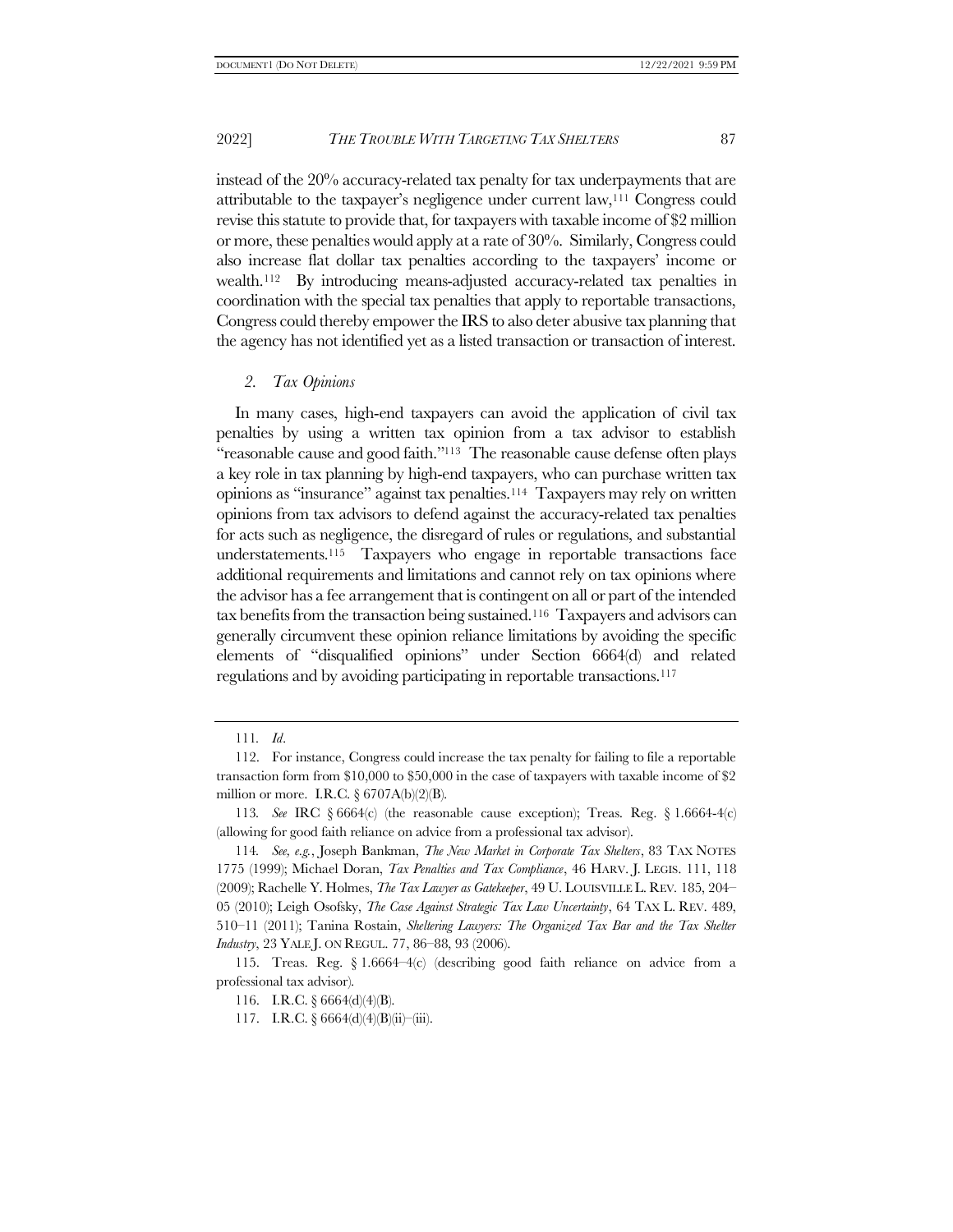Under an actor-based approach, the government could revise the available tax penalty defenses by preventing high-end taxpayers from asserting the reasonable cause defense against any accuracy-related tax penalties. For instance, Treasury could provide that the reasonable cause and good faith defense would not be available to individual taxpayers with taxable income of \$2 million or more.118 The primary effect of this adjustment would be to prevent high-end taxpayers from avoiding tax penalties by showing reliance on opinion or advice, such as the written opinion of a tax lawyer or accountant. However, this change would not result in a "strict liability" penalty rule for high-end taxpayers. They could still defend against tax penalties using other available defenses, such as the "substantial authority" defense, by arguing that the weight of authorities supporting the tax treatment are substantial compared to contrary authorities.<sup>119</sup>

#### <span id="page-19-0"></span>*3. Restrictions on Assessment*

Restrictions on assessment also limit the IRS's ability to deter high-end taxpayers from pursuing abusive tax planning.120 By default, the statute of limitations runs for three years from the date that a taxpayer files a tax return.<sup>121</sup> Once the statute of limitations clock runs out, the IRS cannot restart it and assess additional tax liability.122 In this context as well current law adopts an activitybased approach. If a taxpayer fails to disclose participation in a listed transaction to the IRS, the statute of limitations does not expire until one year after the taxpayer (or the taxpayer's material advisor) discloses participation in the transaction to the IRS.123 If, however, the default statute of limitations for a taxpayer has already expired by the time the IRS designates a tax strategy that the taxpayer has used as a listed transaction, the limitations period is not reopened or extended.124 As this special extension embodies an activity-based approach, taxpayers must also engage in a listed transaction for the rule to apply.

122*. Id.* 

123. I.R.C. § 6501(c)(10).

<sup>118</sup>*. See* Blank & Glogower, *supra* not[e 10,](#page-2-0) at 726.

<sup>119.</sup> I.R.C. § 6662(d)(2)(B)(i).

<sup>120</sup>*. See, e.g.*, David Barstow, Susanne Craig & Russ Buettner, *Trump Engaged in Suspect Tax Schemes as He Reaped Riches from His Father*, N.Y. TIMES (Oct. 2, 2018), https://www.ny times.com/interactive/2018/10/02/us/politics/donald-trump-tax-schemes-fred-trump.html (noting the unlikelihood of prosecuting tax evasion occurring outside of the statute of limitations).

<sup>121.</sup> I.R.C. § 6501(a).

<sup>124.</sup> Rev. Proc. 2005-26, 2005-1 C.B. 965; Treas. Reg. § 301.6501(c)–1(g)(2) (providing that the rule extending the period until a year after disclosure "does not apply to any period of limitations on assessment that expired before the date on which the failure to disclose the listed transaction under Section 6011 occurred.").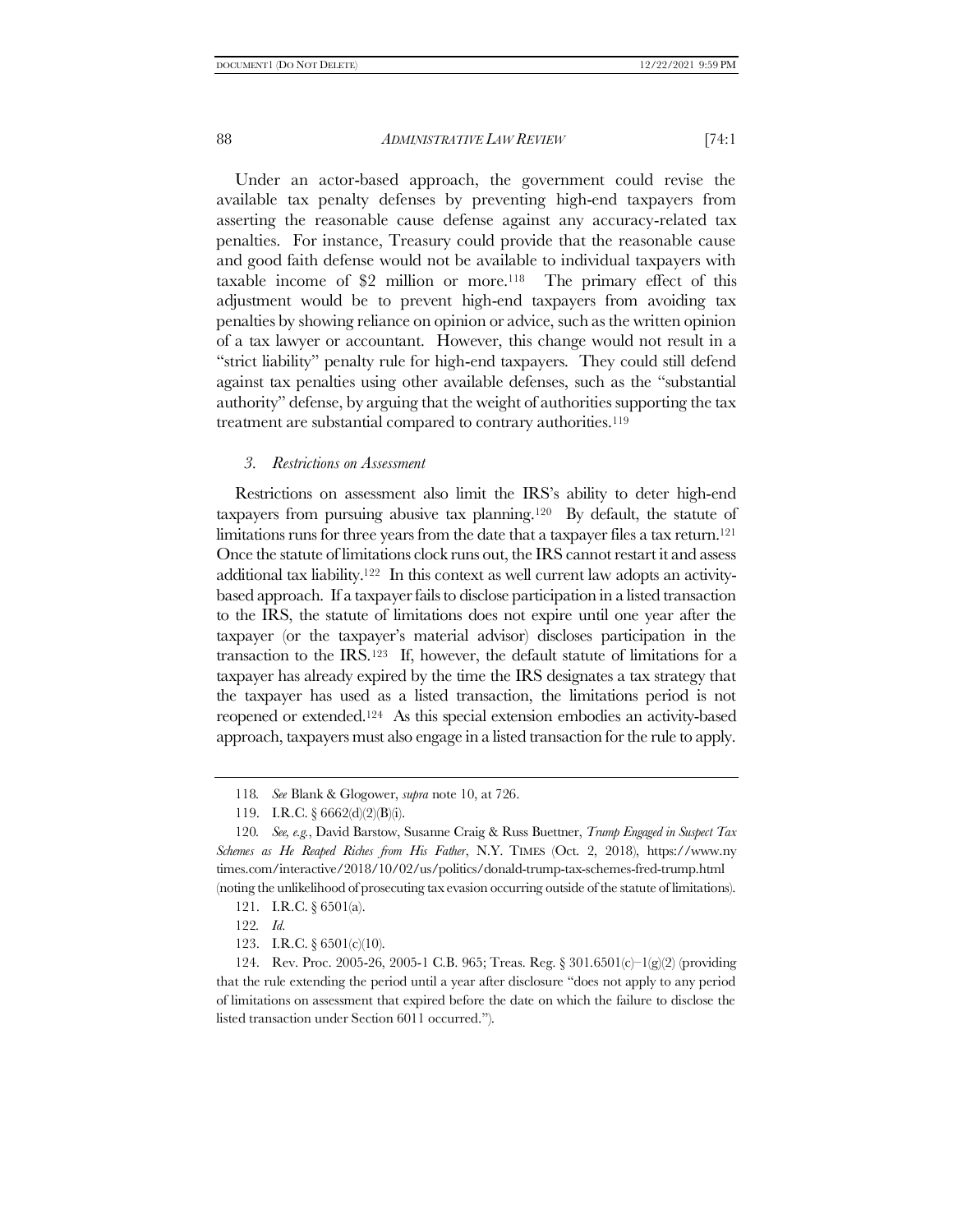High-end taxpayers can benefit the most from the current default statute of limitations period, since they have more opportunities to engage in complex transactions or structuring which can hide non-compliance from the IRS for a longer period of time.125 Instead of the activity-based approach of current law, Congress could extend the default statute of limitations based on the taxpayer's income or wealth. For example, in the case of any individual taxpayer with taxable income of \$2 million or more, policymakers could increase the default statute of limitations period from three years to six years, regardless of whether the taxpayer participated in a specified reportable transaction or not. An actor-based approach to the statute of limitations would enhance deterrence of high-end abusive tax planning and tax evasion and would counter taxpayer strategies to avoid assessments by taking advantage of shorter statutes of limitation periods.

# *4. Information Reporting*

Information reporting requirements for specific activities, such as listed transactions and transactions of interest, play a critical role in the government's approach to abusive tax planning.126 When effective, this system enables IRS agents to determine whether particular items in a taxpayer's return merit increased scrutiny.127 A weakness of this activitybased approach, however, is that high-end taxpayers who have access to sophisticated tax advisors may engage in transactions that fall outside of this set of reporting requirements or may not adequately disclose information on transactions that the IRS has identified.<sup>128</sup>

To supplement the IRS's activity-based approach to abusive tax planning disclosure, policymakers should also consider broader, actor-based information-reporting requirements that would expand the IRS's ability to identify high-end tax noncompliance. For example, employees who earn wages are subject to information reporting and tax withholding by their

128*. See* Blank, *supra* not[e 12,](#page-3-0) at 1642–53; John S. Dzienkowski & Robert J. Peroni, *The Decline in Tax Adviser Professionalism in American Society*, 84 FORDHAM.L.REV. 2721, 2729–38 (2016).

<sup>125</sup>*. See, e.g.*, Paul Kiel & Jesse Eisinger, *How the IRS Was Gutted*, PROPUBLICA (Dec. 11, 2018), https://www.propublica.org/article/how-the-irs-was-gutted; *see also Statute of Limitations: When Taxpayers Can Tell the IRS, "You Snooze, You Lose.,"* BARNES LAW, LLP (May 7, 2016), https://www.barneslawllp.com/blog/statute-limitations-taxpayers-can-tell-irs-snooze-lose.

<sup>126</sup>*. See* Brown et al., *supra* not[e 22.](#page-5-2)

<sup>127</sup>*. See, e.g.*, Pearlman, *supra* not[e 44](#page-7-2) at 294–98 (describing audit efficiency as one of the prime rationales for enhanced tax shelter disclosure); Sheryl Stratton, *Inside OTSA: A Bird's-Eye View of Shelter Central at the IRS*, 100 TAX NOTES 1246, 1246–47 (2003) (discussing role of reportable transaction disclosure statements in the IRS's tax shelter detection efforts).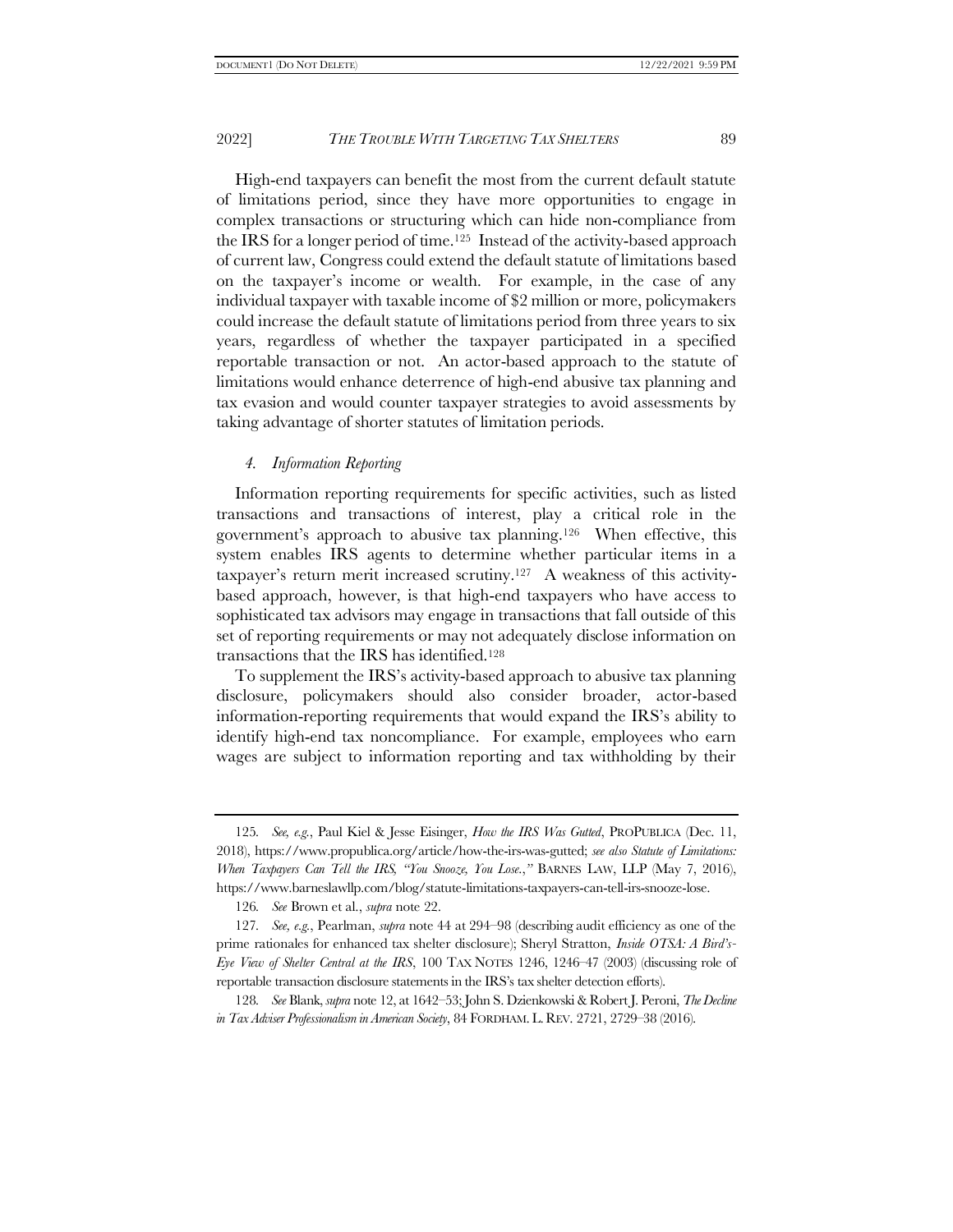employers.129 Where substantial third-party information reporting applies, individual tax compliance is approximately 95%.130 Many high-end taxpayers, in contrast, earn their income from businesses they own and investments that are subject to little, if any, third-party information reporting.131 To address this disparity, policymakers should introduce additional third-party and taxpayer information reporting rules for high-end taxpayers. These rules could include requiring third parties, including banks and other financial institutions, to report the gross inflows to and outflows from high-end taxpayers' accounts,<sup>132</sup> and requiring individual high-end taxpayers to submit an annual wealth reporting form with their annual tax returns. The goal of any such increased disclosure should be to allow the IRS to observe information relevant to the tax compliance of high-end taxpayers, whether related to the currently designated reportable transactions or not.

#### *5. An Exception for Small Underpayments*

If policymakers introduce the means-adjusted tax compliance rules described above, high-end taxpayers could face adjustments—such as higher penalties for small tax underpayments or minor offenses—simply because they meet the overall income or wealth requirement. To address this concern, policymakers should create an exception to many of these adjustments for low-value amounts of understatements of income or underpayments of income tax. For instance, many tax penalty provisions

131*. See* Leandra Lederman, *Reducing Information Gaps to Reduce the Tax Gap: When Is Information Reporting Warranted?*, 78 FORDHAM. L. REV. 1733, 1742–52 (2010). High-income and wealthy taxpayers, however, are subject to third-party information reporting of their basis in securities. *See* I.R.C. § 6041(g); Treas. Reg. § 1.6045–1(c).

132*. See, e.g.,* U.S. DEP'T OF THE TREASURY, THE AMERICAN FAMILIES PLAN TAX COMPLIANCE AGENDA 18 (May 2021) (describing Biden Administration proposals to increase information reporting). Under this proposal, financial institutions would "report gross inflows and outflows on all business and personal accounts from financial institutions, including bank, loan, and investment accounts but carve out exceptions for accounts below a low de minimis gross flow threshold." *Id.* 

<sup>129.</sup> I.R.C. § 6041(a) ("All persons engaged in a trade or business and making payment in the course of such trade or business to another person, of rent, salaries, wages . . . of \$600 or more in any taxable year shall render a true and accurate return to the Secretary . . . ").

<sup>130.</sup> IRS, FEDERAL TAX COMPLIANCE RESEARCH: TAX GAP ESTIMATES FOR TAX YEARS 2011–2013, at 14 (2019), https://www.irs.gov/pub/irs-pdf/p1415.pdf (describing 95% compliance where income is "subject to substantial information reporting"); Leandra Lederman & Joseph C. Dugan, *Information Matters in Tax Enforcement*, 2020 BYU L. REV. 145, 147 (describing voluntary compliance rates); Joel Slemrod, Brett Collins, Jeffrey L. Hoopes, Daniel Beck & Michael Sebastiani, *Does Credit-Card Information Reporting Improve Small-Business Tax Compliance?*, 149 J. PUB. ECON. 1 (2017).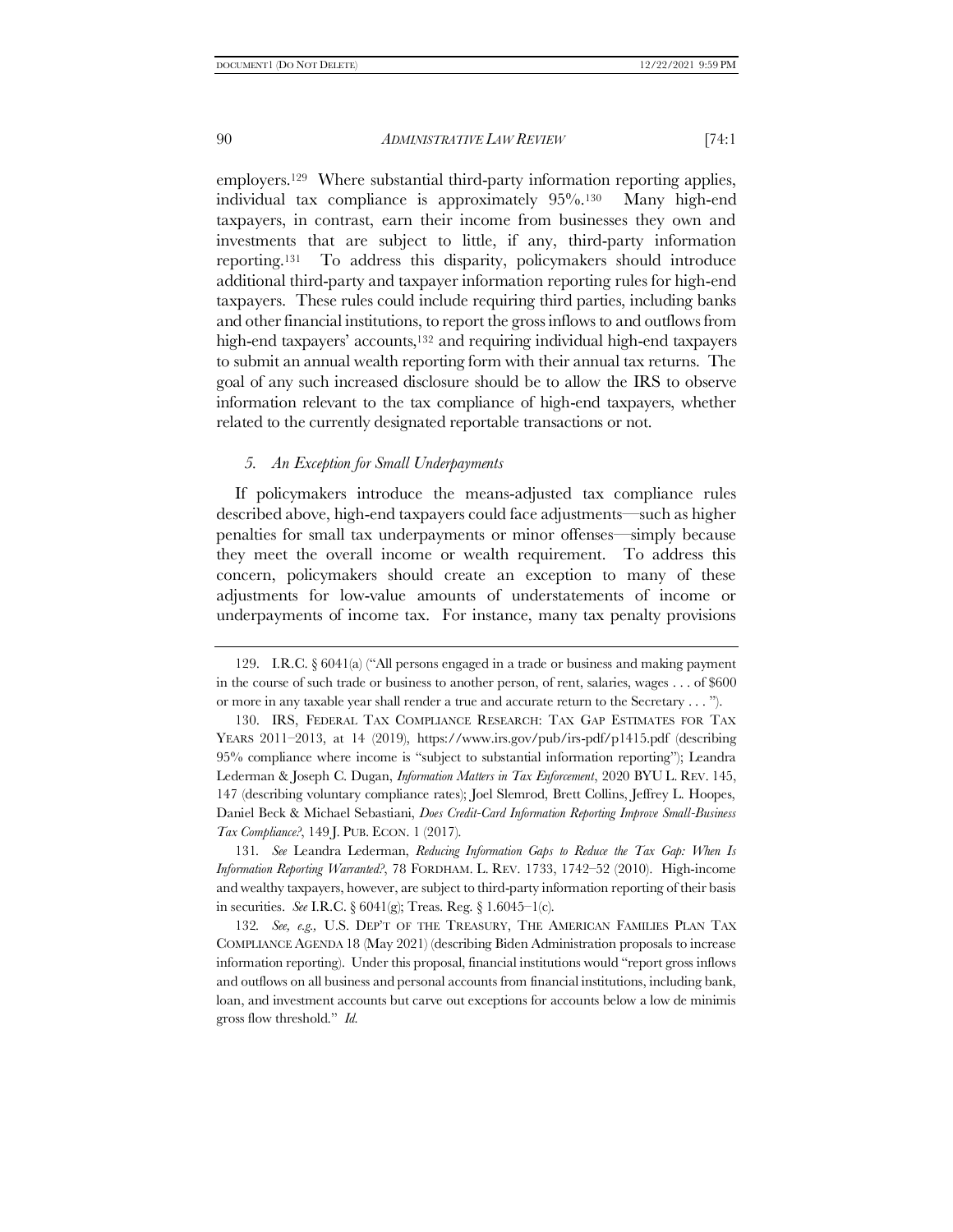calculate the amount of the penalty by applying a rate to the taxpayer's underpayment of income tax.133 Policymakers could include an exception from means-adjusted tax penalties where the amount of a taxpayer's underpayments for the year fall below a specific dollar value, such as \$50,000. This type of exception would protect taxpayers who commit minor tax offenses from incurring unduly burdensome adjustments that are designed to address significant acts of noncompliance by high-end taxpayers.

An actor-based approach to abusive tax planning would complement, rather than replace, the current activity-based reportable transaction rules. While the reportable transaction disclosure rules have limitations, they can help the IRS to detect when taxpayers use known abusive tax strategies and to deter them from using those strategies in the future. To address the gaps in the current reportable transaction regime, policymakers should also create a broader tax-enforcement net by tailoring the tax compliance rules to the individual characteristics of the taxpayer.

# *D. Advantages of an Actor-based Approach After* CIC Services

After *CIC Services*, the government's activity-based approach to detecting abusive tax shelters faces additional legal obstacles and risks which can prevent the IRS from effectively implementing the reportable transaction rules. The risk of litigation or preemptive challenges can slow the IRS's ability to collect information from taxpayers and advisors about emerging tax shelter transactions, and parties with vested interests may seek injunctions against IRS actions.134 After *CIC Services* the IRS will also face greater legal uncertainty regarding the outcomes of these challenges. At the same time, if the IRS changes its procedures to reduce legal exposure, it risks taking additional measures beyond what the APA requires, which can further impair its efforts to challenge emerging tax shelter transactions. The IRS may also hesitate to issue new listed transaction and transaction of interest notices if these additional obstacles would make notices more burdensome and less effective.<sup>135</sup>

<sup>133</sup>*. See* I.R.C. § 6662.

<sup>134.</sup> For discussion, see James M. Puckett, *Structural Tax Exceptionalism*, 49 GA. L. REV. 1067, 1109–18 (2015). For discussion of value of pre-enforcement litigation to taxpayers, see Kristin E. Hickman & Gerald Kerska, *Restoring the Lost Anti-Injunction Act*, 103 VA. L. REV. 1683, 1765 (2017); Stephanie Hunter McMahon, *Pre-Enforcement Litigation Needed for Taxing Procedures*, 92 WASH. L. REV. 1317, 1362–91 (2017).

<sup>135.</sup> For example, following Congress's enactment of significant penalties for noncompliance with the reportable transaction rules, the IRS appears to have designated fewer tax strategies as listed transactions. *See* Hemel, *supra* not[e 16](#page-3-1) (observing that the IRS has only designated two transactions as listed transactions since 2015).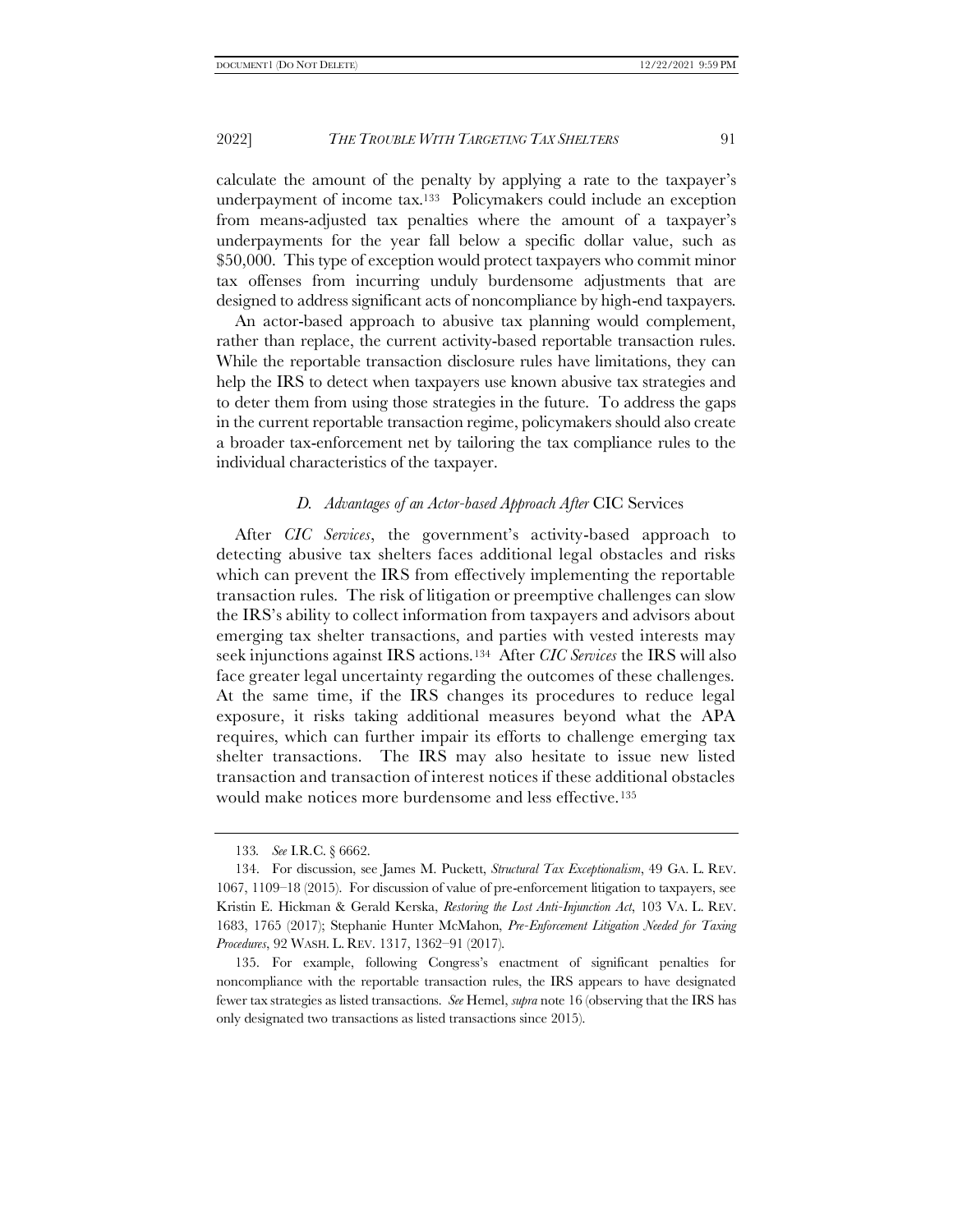Actor-based adjustments could avoid many of these limitations. First, an actor-based approach can be implemented generally and preemptively across multiple areas of the tax compliance rules, through legislative changes enacted, or in some applications through rulemaking by Treasury. In contrast, activity-based rules are often implemented on a transaction-bytransaction basis, through agency rulemaking, and often under time constraints.<sup>136</sup> Because actor-based rules can be applied generally and preemptively, even Treasury can implement certain adjustments with less legal risk and with time for notice-and-comment when required by the APA.<sup>137</sup>

Second, actor-based adjustments can help improve the function of the current tax shelter rules implemented by the IRS. If the default statute of limitations for a taxpayer has already expired by the time the IRS designates a tax strategy as a listed transaction or a transaction of interest, the limitations period is not reopened or extended.138 In this case, the issuance of the notice would have no effect in improving compliance. However, an actor-based adjustment extending the statute of limitations period for high-end taxpayers would allow notices of a listed transaction or a transaction of interest to remain in effect for a longer period and could reduce the pressure the IRS faces to issue notices quickly.

Third, actor-based adjustments can reduce taxpayer incentives to complete tax shelter transactions quickly, before they are detected by the IRS. When the government targets specific abusive tax strategies through statute or regulation, taxpayers may attempt to argue that their use of the strategies prior to enactment of these activity-based rules was permissible. For example, in *Compaq Computer v. Commissioner*, <sup>139</sup> the taxpayer, Compaq, purchased \$900 million of Royal Dutch American Depository Receipt (ADR) shares, received a dividend, claimed a foreign tax credit in the United States, and then quickly sold the ADRs.<sup>140</sup> The Fifth Circuit held that Compaq's tax-shelter strategy should have been allowed because Compaq completed all of its transactions before Congress enacted the activity-based rule that would have prohibited the practice.141 Actor-based adjustments, on

<sup>136</sup>*. See* U.S. DEP'T OF THE TREASURY, POLICY STATEMENT ON THE TAX REGULATORY PROCESS 2–3 (Mar. 5, 2019).

<sup>137</sup>*. See Id.* (describing the Treasury Department's commitment to public participation and transparency in tax regulatory process).

<sup>138</sup>*. See supra* [Subsection](#page-19-0) II.[C.3.](#page-19-0)

<sup>139.</sup> 277 F.3d 778 (5th Cir. 2001).

<sup>140.</sup> *Id.*

<sup>141</sup>*. Id.* For criticism of this decision, *see* Daniel N. Shaviro & David A. Weisbach*, The Fifth Circuit Gets It Wrong in* Compaq v. Commissioner, 94TAX NOTES 511, 514 (2002); David P. Hariton, *The* Compaq Case*, Notice 98–5, and Tax Shelters: The Theory Is All Wrong*, 94 TAX NOTES 501 (2002); Shannon Weeks McCormack, *Tax Shelters and Statutory Interpretation: A Much Needed Purposive Approach*, 2009 U. ILL. L. REV. 697 (2009).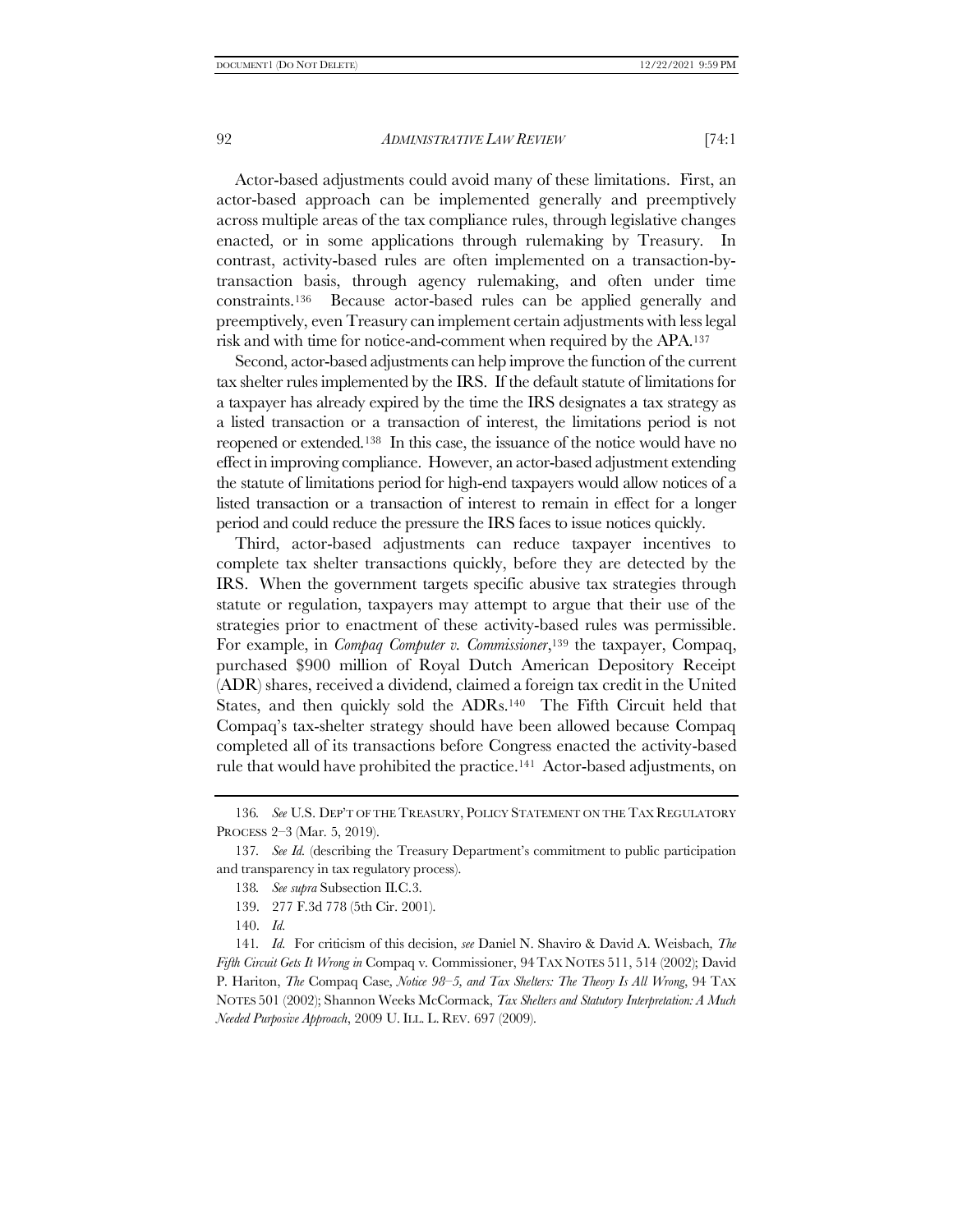the other hand, would not incentivize taxpayers to rush to use specific tax avoidance strategies before the government acts to shut them down or to make similar arguments in tax controversy disputes with the IRS.

Finally, actor-based adjustments face less risk of opposition by special interest groups that hold disproportionate stakes in responses to specific activity-based rules. Since activity-based tax shelter rules are, by necessity, often implemented on a transaction-by-transaction basis, certain tax advisors and promotors who specialize in particular transactions may have a greater incentive to challenge agency actions targeting those transactions.

Scholars have documented the risk of special interests obstructing agency rulemaking, when these interests have a disproportionate stake in the outcome and the narrow issue is less salient to the general public.<sup>142</sup> *CIC Services* offers an example of this effect. The petitioner, CIC Services, specialized in advising taxpayers on the specific captive insurance transactions targeted by the IRS. The petitioner thereby had a disproportionate interest in challenging the IRS's efforts to stop this specific abusive tax transaction.<sup>143</sup>

An actor-based approach, in contrast, does not encounter this type of special interest problem, even when specific adjustments are implemented through administrative rather than through legislative action. Since actorbased adjustments are applied generally, without targeting specific transactions or industries, they avoid a potential disparity in the salience of these rules among the general public and affected parties.

<sup>142.</sup> For example, Professor Clinton Wallace describes the "lopsided" nature of the "notice-and-comment" process in tax rulemaking, where in many cases private special interest groups have accounted for a disproportionate share of all comments on regulatory action during the period studied. Clinton G. Wallace, *Congressional Control of Tax Rulemaking*, 71 TAX L. REV. 179, 216–30 (2017). Wallace attributes this phenomenon to a number of factors which are more pronounced in the context of tax rulemaking, including the low salience of narrow and technical issues, and the potential for "concentrated costs" on particular actors but "diffuse benefits" to the public. *Id.* at 220. Wallace notes that scholars have identified similar dynamics in the contexts of rulemaking by other agencies. *Id.* at 220 (citing Wendy Wagner, Katherine Barnes & Lisa Peters, *Rulemaking in the Shade: An Empirical Study of EPA's Air Toxic Emission Standards*, 63 ADMIN. L. REV. 99 (2011); Jason Webb Yackee & Susan Webb Yackee, *A Bias Towards Business? Assessing Interest Group Influence on the U.S. Bureaucracy*, 68 J. POL. 128 (2006)). Wallace argues however that many tax rules are unique in that they are purely "zero-sum," in that "[a] failure to raise revenue currently implies a tax increase on future taxpayers" who "are particularly poorly positioned to have organized groups representing their interests." *Id.* at 222; *see also* Daniel Shaviro, *Beyond Public Choice and Public Interest: A Study of the Legislative Process as Illustrated by Tax Legislation in the 1980s*, 139 U. PENN. L. REV. 1 (1990).

<sup>143</sup>*. See* CIC Servs., LLC v. IRS, 141 S. Ct. 1582, 1588 (2021) ("The petitioner is CIC Services, a material advisor to taxpayers participating in microcaptive transactions.").